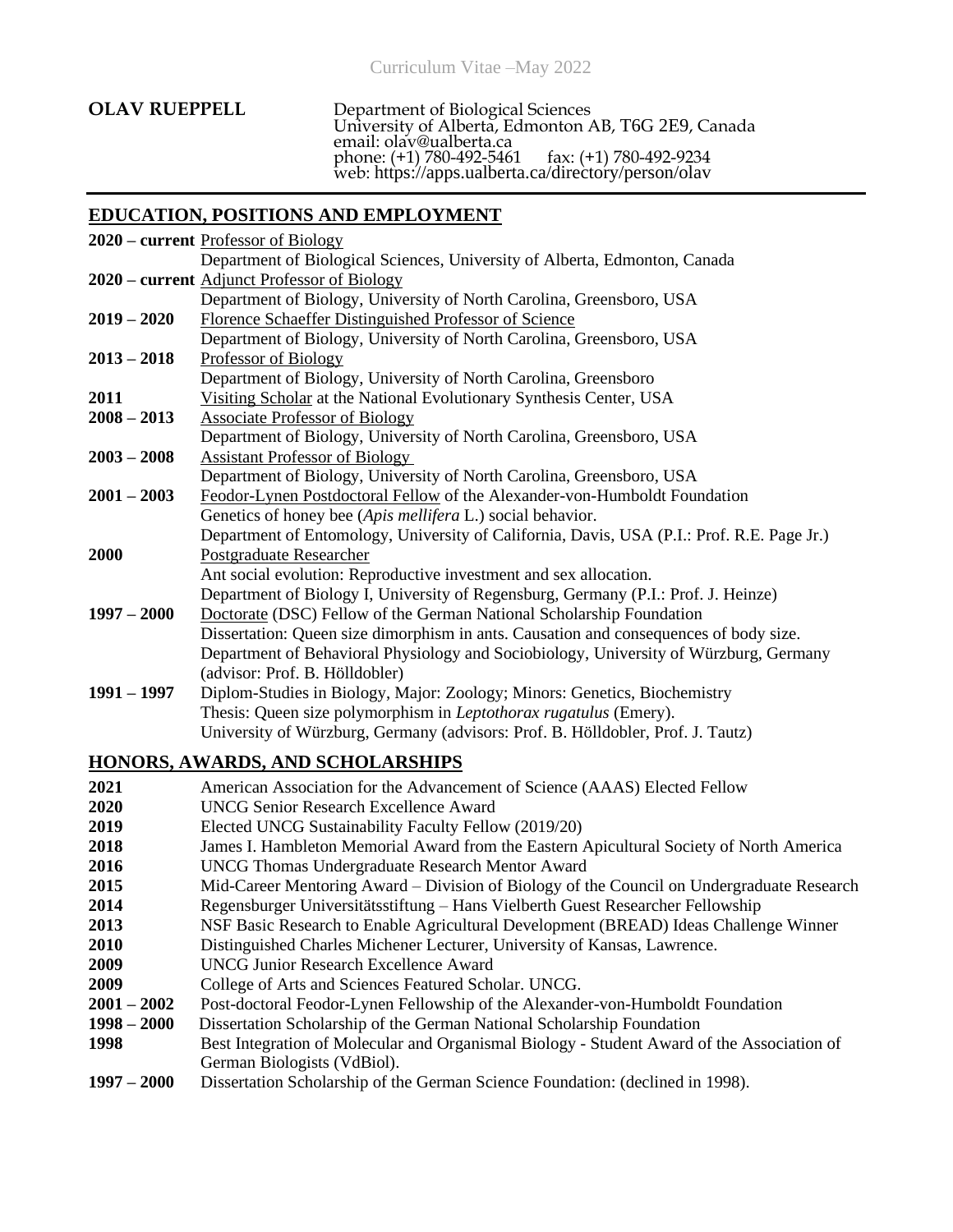# **PATENTS**

- **2022** Wagoner K.M. & Rueppell O. "Synergistic mixture for inducing hygienic behavior in honey bees, and related compositions and methods". US Patent Application #17/498741, publication date: 2022/1/27.
- **2020** Wagoner K.M. & Rueppell O. "Methods and Compositions for Inducing Hygienic Behavior in Honey Bees." US Patent No 10,524,455.
- **2019** Wagoner K.M. & Rueppell O. "Methods and Compositions for Inducing Hygienic Behavior in Honey Bees." US Patent No 10,512,251.

### **GRANTS AND CONTRACTS**

- (44) 2022 2024: "*Developing New Miticides for Varroa destructor Control in Honey Bees"* Results Driven Agriculture Research, PI (CAD 499,968)
- (43) 2022 2027: "*Individual life history adaptation in the social context of the honey bee colony*". National Science and Engineering Council, PI (CAD 200,000)
- (42) 2022 2023: "*High Throughput Honey Bee Biology and Health Studies*", Canada Foundation for Innovation, PI (CAD 100,000)
- (41) 2022 2023: "*High Throughput Honey Bee Biology and Health Studies"*, AB Jobs, Economy and Innovation, PI (CAD 81,522)
- (40) 2022 2025: *"Assessing Molecular, Individual, and Colony Markers of Local and Imported Stocks to Improve Honey Bee Health in Alberta"*, Agricultural Funding Consortium, PI (CAD 460,267)
- (39) 2020 2022: "*Support of Honey Bee Research at the University of Alberta by the Alberta Beekeepers Commission*", Alberta Beekeepers Commission, PI (CAD 28,000)
- (38) 2020 2021: "*Dynamics of Israeli Acute Paralysis Virus Infection within Honey Bees*" (AP20PPQS&T00C014) USDA-APHIS, PI (USD 33,058)
- (37) 2019 2024: "*The Impact of Body Size on Resilience in Apis mellifera*", (W911NF1920161) PI (Co-PI: M. Strand, US Army), US Army Research Office (USD 247,510)
- (36) 2018 2021: "*Characterization of the Architecture of Hygienic Behavior of Honeybees to Enable Breeding for Improved Honeybee Health*" (IS-5078-18) Binational Agricultural Research and Development Fund, Co-PI (USD 164,000)
- (35) 2018 2019: "*Supporting U.S. Agriculture by Participation of Early Career Scientists in the 18th International Congress of the International Union for the Study of Social Insects in Guarujá, Brazil*" (2018-67013-28542), USDA-NIFA, PI (USD 25,000)
- (34) 2018 2019: "*Virus Infection in Honey Bee Colonies: Infection Dynamics and Social Immunity*" (18-8130-0636-CA) USDA-APHIS, PI (USD 34,327)
- (33) 2018: "*Climate Control Rooms for Extending Research Capabilities at the UNCG Plant and Pollinator Center*" (72180-LS-RIP), US Army Research Office, PI (USD 254,844)
- (32) 2018 2019: "*Building a Computational and Data Infrastructure for Exploring Honey Bee Diseases via Text Mining of Scientific Literature"*. UNCG Giant Steps Research Grant, Co-PI (USD 25,000)
- (31) 2017 2021: "*Identification of Brood Signals that Induce Hygienic Behavior in Honey Bees to Develop and Implement Novel Strategies for Varroa Control and Sustainable Apiculture*" (2017-68004-26321), USDA-NIFA, PI (USD 999,319)
- (30) 2017 2018: "*Immune Consequences of Virus Infection in Honey Bee Queens*" (17-8130-0636- CA), USDA-APHIS, PI (USD 32,221)
- (29) 2017 2018: "*Comparative Characterization of Virus Content and Resistance in Genetic Lines of US Honey Bees*" PI, Project ApisM – Healthy Hives 2020 (USD 53,269)
- (28) 2017 2019: "*REU Site: Mathematical Biology at the University of North Carolina at Greensboro*" (DMS #1659646), NSF, Co-PI, (USD 304,959)
- (27) 2017 2018: "*Understanding Semiochemical Tools for Natural Varroa Control.*" PI, National Honey Board / Project ApisM (USD 56,453)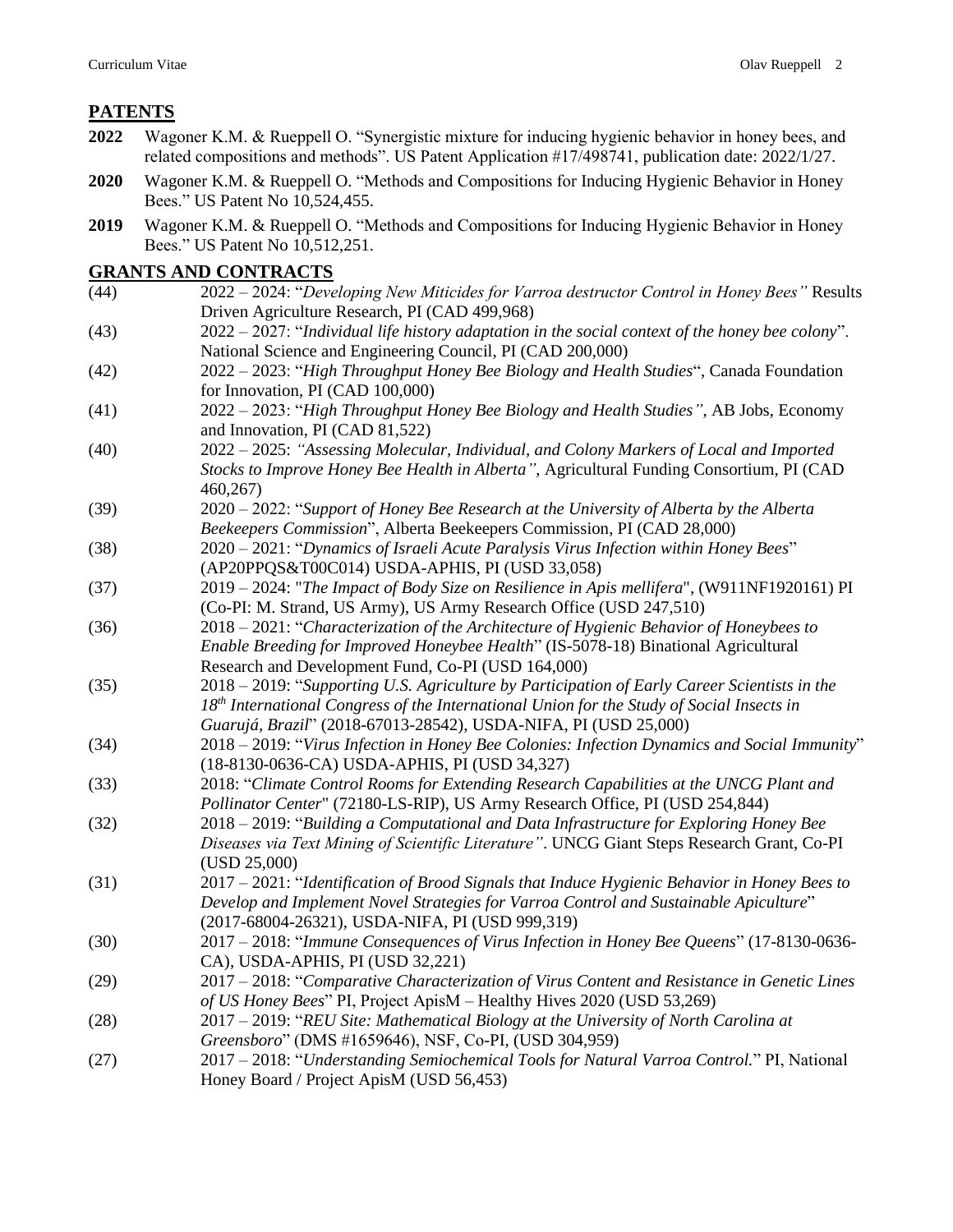| (26) | 2016 – 2017: "Characterization and Synthesis of Chemicals to Induce Hygienic Behavior in<br>Honey Bees; A Method to Control Varroa Mites in Honey Bee Hives" (2016-TEG-1503). North<br>Carolina Biotechnology Center, PI, (USD 68,627)                          |
|------|-----------------------------------------------------------------------------------------------------------------------------------------------------------------------------------------------------------------------------------------------------------------|
| (25) | 2016: "Israeli Acute Paralysis Virus in Honey Bee Queens: Health Impact, Transmission<br>Routes, and Immune Priming". USDA-APHIS, PI, (USD 10,089)                                                                                                              |
| (24) | 2016: "Monitoring social foraging behavior in a biological model system" (W911NF1610233 /<br>68551LSRIP) Army Research Office, PI, (USD 69,000)                                                                                                                 |
| (23) | 2016: "Immunologically structured societies". Triangle Center for Evolutionary Medicine, Co-<br>PI (PI: Seth Barribeau, East Carolina University), (USD 20,000)                                                                                                 |
| (22) | 2015 - 2020: "Studies of the Plasticity of Stress Defense Induction in the Social Honey Bee<br>Model" (W911NF1520045 / 66989PHSR) Co-PI (PI: M. Strand, US Army), US Army Research<br>Office (USD 319,011)                                                      |
| (21) | 2015: "Investigation of the unsaturated hydrocarbon linked to Varroa, DWV, and hygienic<br>behavior in the honey bee (Apis mellifera)", Co-PI, Project ApisM (USD 24,835)                                                                                       |
| (20) | 2015: "Effects of Steel Foundation Wire on Hygienic Removal and Chemical Content of Apis<br>mellifera Brood", Project ApisM, PI, (USD 7,662)                                                                                                                    |
| (19) | 2014 - 2017: "REU Site: Mathematical Biology at the University of North Carolina at<br>Greensboro" (DMS #1359187), NSF, Faculty Mentor, (USD 275,952)                                                                                                           |
| (18) | 2013 – 2015: "Biodemography and Genomics of Aging Trajectories and Plasticity in a Social<br>Model" R21AG046837, NIH-NIA, PI, (USD 287,000)                                                                                                                     |
| (17) | 2013 – 2016: "Behavioral and molecular studies to enhance Varroa-specific hygienic behavior<br>of honeybees (Apis mellifera)", Project ApisM, PI, (USD 15,000)                                                                                                  |
| (16) | 2013 – 2014: "Identification of IAPV Replication Sites in Honey Bees". North American<br>Pollinator Protection Campaign, PI, (USD 5,600)                                                                                                                        |
| (15) | 2012 – 2016: "Genomic Analyses of Intraspecific Patterns of Extreme Recombination in Honey<br>Bees" (R15GM102753), NIH-NIGMS. PI, (USD 287,000)                                                                                                                 |
| (14) | 2012: "Support of the Conference of the North-American Section of the International Union for<br>the Study of Social Insects", US Army Research Office, PI, (USD 5,000)                                                                                         |
| (13) | 2010 - 2015: "Oxidative Stress, Stress Resistance and Longevity in Apis mellifera" (W911NF-<br>04-D-0003), US Army Research Office, Co-PI (PI: M. Strand, US Army), (USD 410,631)                                                                               |
| (12) | 2010 - 2014: "FASE: Genetic Characterization of Absolute Varroa Mite Resistance in Honey<br>Bees" (#2010-65104-20533), PI, United States Department of Agriculture - CSREES - NIFA<br>(USD 449,988).                                                            |
| (11) | 2009 - 2013: "UBM Group: Mathematical and Biological Undergraduate Research Training at<br>UNCG" (DBI #0926288), Co-PI (PI: J. Rychtar, UNCG), National Science Foundation (USD<br>233,820).                                                                    |
| (10) | 2009 – 2011: "In-Vitro Culture of Intestinal Stem Cell Lines from Honey Bees as<br>Biotechnological Tool for Genetic, Cellular, and Pathogenicity Studies", PI, North Carolina<br>Biotechnology Center (USD 75,000)                                             |
| (9)  | 2009 - 2011: "REU Site: Interdisciplinary Quantitative Science REU at UNCG" (#0850465),<br>Faculty Mentor (PI: M. Crowe, UNCG), National Science Foundation (USD 182,766).                                                                                      |
| (8)  | 2008 – 2009: "Nutritional Effects on Intestinal Health and Longevity of Honey bee Workers",<br>PI, North American Pollinator Protection Campaign (USD 7,500).                                                                                                   |
| (7)  | 2007 - 2008: "Comparative Genome Analysis of the Giant Honeybee (Apis dorsata)" PI,<br>Faculty Research Grant, UNC Greensboro (USD 5,000).                                                                                                                      |
| (6)  | 2006 - 2010: "RUI: Genetic Dissection of the Reproductive Ground-Plan Hypothesis of Social<br>Evolution" (IOS #0615502), PI, National Science Foundation (USD 369,265).                                                                                         |
| (5)  | 2006 - 2010: "UBM/RUI: Using Collaborative Undergraduate Research to Train Students in<br>Mathematics and Biology at The University of North Carolina at Greensboro" (EF #0634182),<br>Co-PI (PI: J. Rychtar, UNCG), National Science Foundation (USD 239,835). |
| (4)  | 2005 – 2007: "Mitosis and Apoptosis in Relation to Lifespan in the Honey Bee (Apis mellifera<br>L.)", PI, American Federation of Aging Research (USD 54,911).                                                                                                   |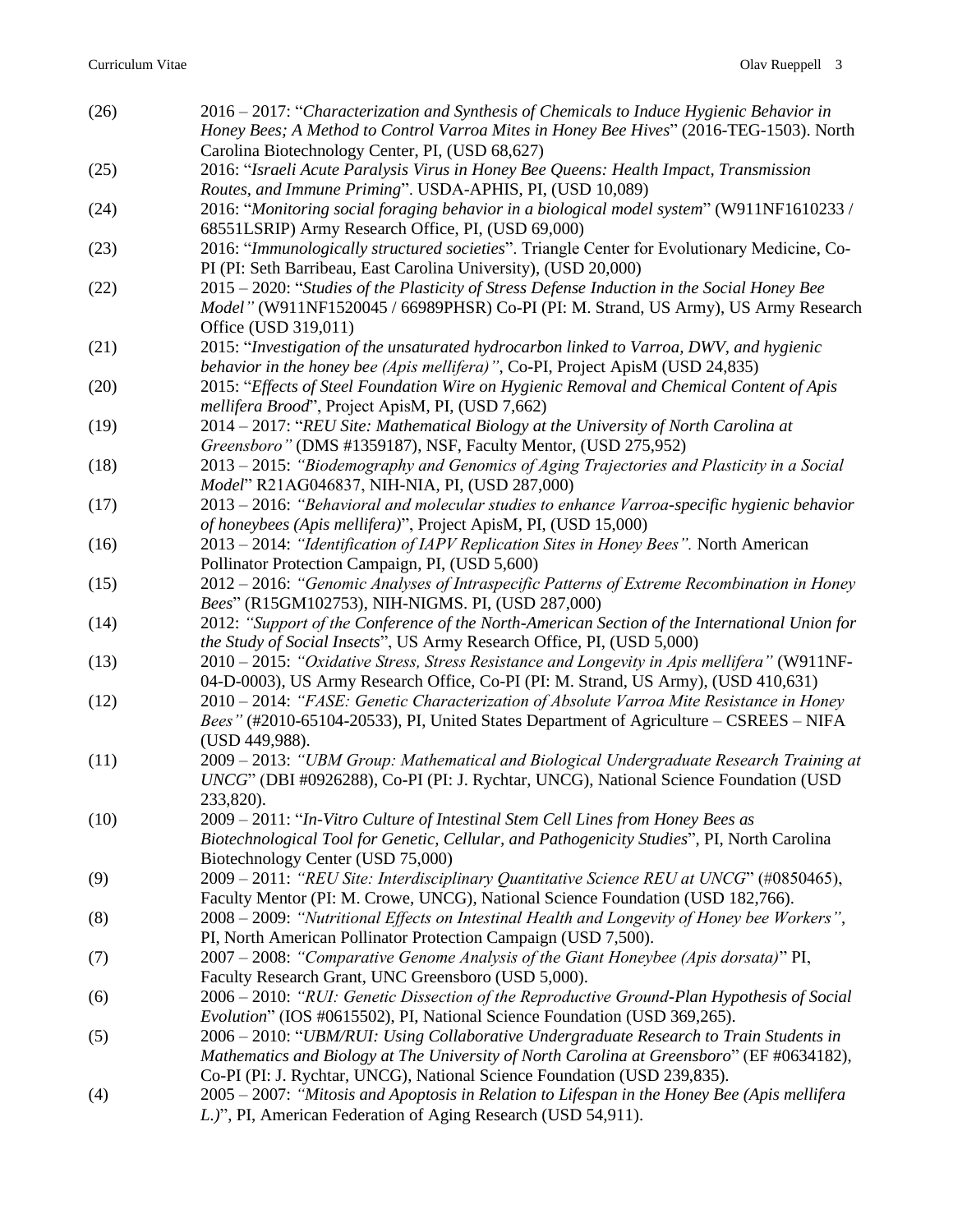.

- (3) 2003 2006: *"Biodemography and Behavioral Senescence in the Honey Bee", subcontract from project "Biodemographic Effects or Social Evolution in the Honey Bee" (PI: Page) in program project: "Biodemographic determinants of life span"* (PI: Carey, PO1 AG22500), National Institute of Aging (USD 93,414).
- (2) 2003 2004: *"Genomic Localization of Genetic Markers for the Behavioral Maturation of Honey Bee Workers*" PI, New Faculty Grant, UNC Greensboro (USD 5,000).
- (1) 2002 2003: *"Senescence and Biodemography of the Honey Bee"*, Centre on the Economics and Demography of Aging, Pilot Grant (USD 9,600).

**REFEREED PUBLICATIONS** (mentored: \* undergraduate student, # graduate student, % postdoc)

Google Scholar: h-factor = 37, i10-index = 75, Total citations =  $5443$ 

- **(106)** SIMONE-FINSTROM M.%, STRAND M.K., TARPY D.R., **RUEPPELL O.** (2022) Impact of honey bee migratory management on pathogen loads and immune gene expression is affected by complex interactions with environment, worker life history, and season. Journal of Insect Science, 22: 17; 1–10. [doi:10.1093/jisesa/ieab096](https://doi.org/10.1093/jisesa/ieab096)
- **(105)** DAMICO M.E., **RUEPPELL O.**, SHAFFER Z., HAN B., RAYMANN K. (2021) High royal jelly production does not impact the gut microbiome of honey bees. Animal Microbiome, 3: 60. [doi:10.1186/s42523-021-00124-1](https://doi.org/10.1186/s42523-021-00124-1)
- **(104)** WAIKER P. # , DE ABREU F.C.P., LUNA-LUCENA D., DE PAULA FREITAS F.C., SIMOES Z.L.P., **RUEPPELL O.** (2021) Recombination mapping of the Brazilian stingless bee *Frieseomelitta varia* confirms high recombination rates in social Hymenoptera. BMC Genomics, 22:673. [doi:10.1186/s12864-021-07987-3](https://doi.org/10.1186/s12864-021-07987-3)
- **(103)** WAGONER K.M.%, SPIVAK M., MILLAR J., KELLER J., WAIKER P.# , SCHAL C., **RUEPPELL O.** (2021) Hygiene-eliciting brood semiochemicals as a tool for assaying honey bee (Hymenoptera: Apidae) colony resistance to Varroa (Mesostigmata: Varroidae). Journal of Insect Science, 21(6):4; 1-13. [doi:10.1093/jisesa/ieab064](https://doi.org/10.1093/jisesa/ieab064)
- **(102)** FOUKS B.%, BRAND P., NGUYEN H.N., HERMAN J. # , CAMARA F., ENCE D., HAGEN D.E., HOFF K.J., NACHWEIDE S., ROMOTH L., WALDEN K.K.O., GUIGO R., STANKE M., NARZISI G., YANDELL M., ROBERTSON H.M., KOENIGER N., CHANTAWANNAKUL P., SCHATZ M.C., WORLEY K.C., ROBINSON G.E., ELSIK C.G., **RUEPPELL O.** (2021) The genomic basis of evolutionary differentiation among honey bees. Genome Research, 31: 1203-1215. doi: [10.1101/gr.272310.120](https://genome.cshlp.org/content/early/2021/05/04/gr.272310.120.abstract)
- **(101)** HAN B., WEI Q., WU F., HU H., MA C., MENG L., ZHANG X., FENG M., FANG Y., **RUEPPELL O.**, LI J. (2021) Tachykinin signaling inhibits task-specific behavioral responsiveness in honeybee workers. eLife, 10: e64830. [doi:10.7554/eLife.64830.](https://elifesciences.org/articles/64830)
- **(100)** KENNEDY A. # , HERMAN J.J. # , **RUEPPELL O.** (2021) Reproductive activation in honey bee (*Apis mellifera*) workers protects against abiotic and biotic stress. Philosophical Transactions of the Royal Society B, 376: 20190737. [doi:10.1098/rstb.2019.0737.](https://royalsocietypublishing.org/doi/full/10.1098/rstb.2019.0737?af=R)
- (99) BHATIA S.<sup>#</sup>, BARAL S.S. \*, VEGA MELENDEZ C.<sup>#</sup>, AMIRI E. <sup>%</sup>, **RUEPPELL O.** (2021) Comparing survival of Israeli acute paralysis virus infection among stocks of U.S. honey bees. Insects, 12(1): 60. [doi:10.3390/insects12010060.](http://www.mdpi.com/2075-4450/12/1/60/htm)
- **(98)** BARRS K.R.\*, ANI M.O.\*, EVERSMAN K.K.\*, ROWELL J.T., WAGONER K.M.%, **RUEPPELL O.** (2021) Timeaccuracy trade-off and task partitioning of hygienic behavior among honey bee (*Apis mellifera*) workers. Behavioral Ecology and Sociobiology, 75:12, [doi:10.1007/s00265-020-02940-y.](https://link.springer.com/article/10.1007/s00265-020-02940-y)
- **(97)** AMIRI E.%, HERMAN J.J.# , STRAND M.K., TARPY D.R., **RUEPPELL O.** (2020) Egg transcriptome profile responds to maternal virus infection in honey bees, *Apis mellifera*. Journal of Infection, Genetics and Evolution, 85:104558. [doi:10.1016/j.meegid.2020.104558](https://doi.org/10.1016/j.meegid.2020.104558)
- **(96)** LI-BYARLAY H.%, BONCRISTIANI H.%, HOWELL G., HERMAN J.# , CLARKE L., STRAND M.K., TARPY D.R., **RUEPPELL O.** (2020) Transcriptomic and epigenomic dynamics of honey bees in response to lethal viral infection. Frontiers in Genetics, 11:566320. [doi:10.3389/fgene.2020.566320.](https://www.frontiersin.org/articles/10.3389/fgene.2020.566320/abstract)
- **(95)** ZHANG X., HU H., HAN B., WEI Q., MENG L., WU F., FANG Y., FENG M., MA C., **RUEPPELL O.**, LI J., (2020) The neuroproteomic basis of enhanced perception and processing of brood signals that trigger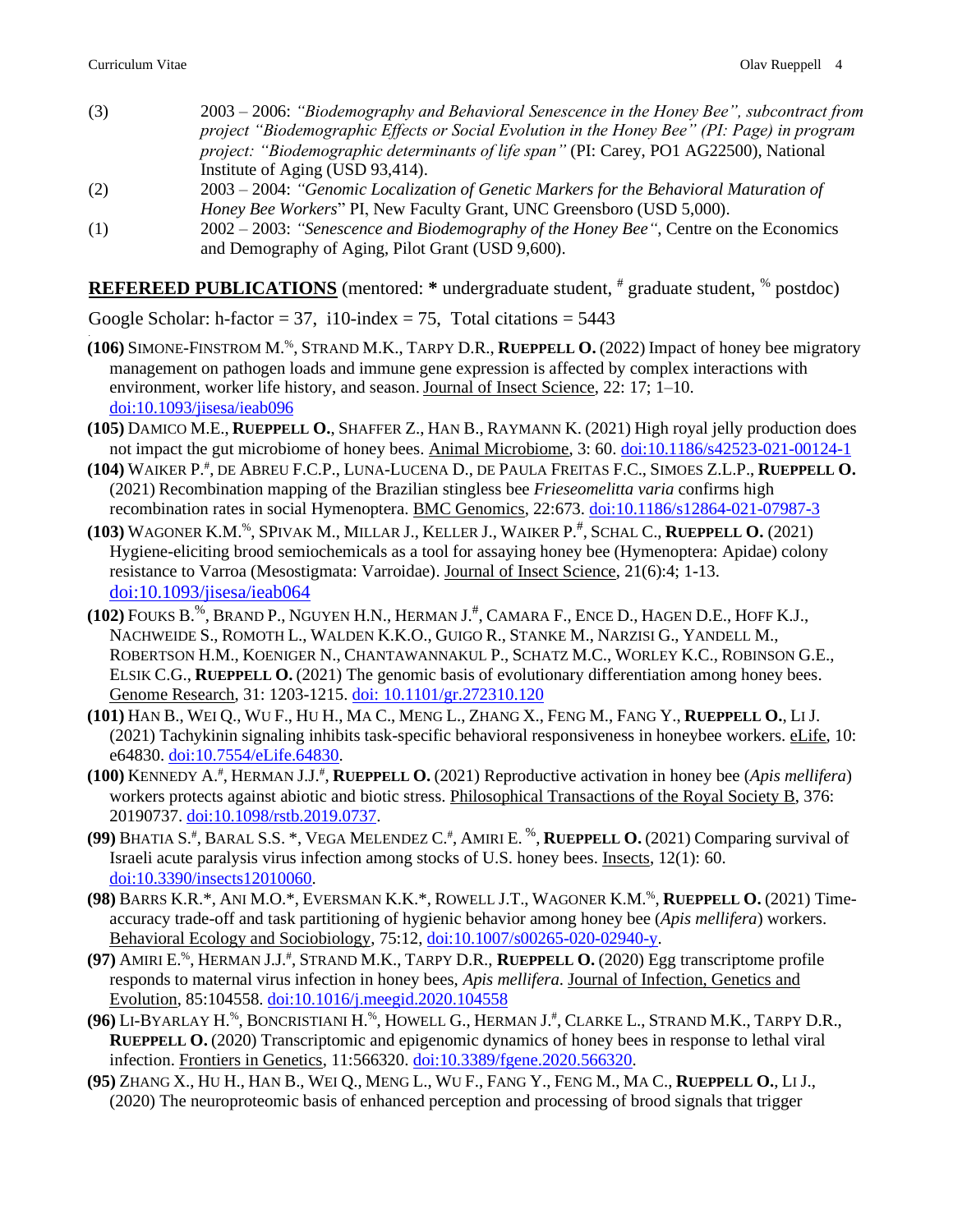increased reproductive investment in honeybee (*Apis mellifera*) workers. Molecular and Cellular Proteomics, 19(10): 1632-1648. PMID: 32669299. [doi:10.1074/mcp.RA120.002123](https://doi.org/10.1074/mcp.RA120.002123)

- **(94)** AMIRI E.%, WAIKER P.# , **RUEPPELL O.**, MANDA P. (2020) Using manual and computer-based text-mining to uncover research trends for *Apis mellifera*. Veterinary Sciences, 7:61. [doi:10.3390/vetsci7020061.](https://www.mdpi.com/2306-7381/7/2/61)
- **(93)** WAGONER K.M.%, MILLAR J., SCHAL C., **RUEPPELL O.** (2020) Cuticular pheromones stimulate hygienic behavior in the honey bee *(Apis mellifera)*. Scientific Reports, 10: 7132. [doi: 10.1038/s41598-020-64144-8.](https://www.nature.com/articles/s41598-020-64144-8.pdf?origin=ppub)
- **(92)** AMIRI E.%, STRAND M.K., TARPY D.R., **RUEPPELL O.** (2020) Honey bee queens and virus infections. Viruses, 12(3): 322. [doi:10.3390/v12030322.](https://doi.org/10.3390/v12030322)
- **(91)** AMIRI E.%, LE K.\*, VEGA-MELENDEZ C.# , STRAND M.K., TARPY D.R., **RUEPPELL O.** (2020) Egg-size plasticity in *Apis mellifera*: honey bee queens alter egg size in response to both genetic and environmental factors. Journal of Evolutionary Biology, 33(4): 534-543. [doi:10.1111/jeb.13589.](https://doi.org/10.1111/jeb.13589)
- **(90)** OPPENHEIM S., CAO X., **RUEPPELL O.**, CHANTAWANNAKUL P., KRONGDANG S., PHOKASEM P., DESALLE R., Goodwin S., Xing J., Rosenfeld J. (2020) Whole Genome Sequencing and Assembly of the Asian Honey Bee *Apis dorsata*. Genome Biology and Evolution, 12(1): 3677-3683. [doi:10.1093/gbe/evz277.](https://doi.org/10.1093/gbe/evz277)
- **(89)** DELORY T.\*, FUNDERBURK K.\*, MILLER K. # , ZULUAGA-SMITH W.# , MCPHERSON S. \*, PIRK C.W., Costa C., Weinstein-Teixeira E., Dahle B., **RUEPPELL O.** (2020) Local variation in recombination rates of the honey bee (*Apis mellifera*) genome among samples from six disparate populations. Insectes Sociaux, 67(1): 127-138. [doi:10.1007/s00040-019-00736-6.](https://link.springer.com/article/10.1007/s00040-019-00736-6?wt_mc=Internal.Event.1.SEM.ArticleAuthorOnlineFirst&utm_source=ArticleAuthorOnlineFirst&utm_medium=email&utm_content=AA_en_06082018&ArticleAuthorOnlineFirst_20191201)
- **(88)** WU F., MA C., HAN B., MENG L., HU H., FANG Y., FENG M., ZHANG X., **RUEPPELL O.**, LI J., (2019) Behavioral, physiological, and molecular changes in alloparental care givers may be responsible for selection response for female reproductive investment in honey bees. Molecular Ecology, 28: 4212-4227. [doi:10.1111/mec.15207.](https://onlinelibrary.wiley.com/doi/full/10.1111/mec.15207)
- **(87)** WAGONER K.M.%, SPIVAK M., HEFETZ A., REAMS T.**#** , **RUEPPELL O.** (2019) *Varroa* mites and Deformed Wing Virus elicit hygienic behavior in honey bees through stock-specific changes in brood cuticular hydrocarbons. Scientific Reports, 9: 8753. [doi:10.1038/s41598-019-45008-2.](https://doi.org/10.1038/s41598-019-45008-2) PMCID: PMC6584651.
- **(86)** WAIKER P.<sup>#</sup>, BARAL S. \*, KENNEDY A.<sup>#</sup>, BHATIA S.<sup>#</sup>, RUEPPELL A., LE K. \*, AMIRI E. <sup>%</sup>, TSURUDA J., **RUEPPELL O.** (2019) Foraging and homing behavior of honey bees (*Apis mellifera*) during a total solar eclipse. The Science of Nature, 106:4. [doi:10.1007/s00114-018-1597-2](https://doi.org/10.1007/s00114-018-1597-2)
- **(85)** AMIRI E.%, SEDDON G.\*, ZULUAGA-SMITH W.# , STRAND M.K., TARPY D.R., **RUEPPELL O.** (2019) Israeli Acute Bee Paralysis Virus: queen-worker interaction and potential virus transmission pathways. Insects, 10(1): 9. [doi:10.3390/insects10010009.](http://www.mdpi.com/2075-4450/10/1/9) Addendum: 2019, 10(5), 123. [doi:10.3390/insects10050123.](http://www.mdpi.com/2075-4450/10/5/123)
- **(84)** WAGONER K.M.%, SPIVAK M., **RUEPPELL O.** (2018) Brood affects hygienic behavior in the honey bee (Hymenoptera: Apidae). Journal of Economic Entomology, 111(6): 2520-2530. [doi:10.1093/jee/toy266.](https://doi.org/10.1093/jee/toy266) PMID: 30212863
- **(83)** AMIRI E.%, KRYGER P., MEIXNER M.D., STRAND M.K., TARPY D.R., **RUEPPELL O.** (2018) Quantitative patterns of vertical transmission of deformed wing virus in honey bees. PLoS ONE, 13(3): e0195283. [doi:10.1371/journal.pone.0195283.](https://doi.org/10.1371/journal.pone.0195283) PMCID: PMC5875871.
- **(82)** LAWHORN C.M.\*, SHOMAKER R.\*, ROWELL J.T., **RUEPPELL O.** (2018) Simple comparisons of differentially expressed gene lists may overestimate gene overlap. Journal of Computational Biology, 25(6). 606-612, [doi: 10.1089/cmb.2017.0262.](http://www.liebertpub.com/doi/10.1089/cmb.2017.0262) PMID: 29658777.
- **(81)** LANGBERG K. # , PHILLIPS M.\*, **RUEPPELL O.** (2018) Testing the effect of paraquat exposure on genomic recombination rates in queens of the Western Honey Bee, *Apis mellifera*. Genetica, 146(2), 171-178. [doi:10.1007/s10709-018-0009-z.](https://link.springer.com/article/10.1007%2Fs10709-018-0009-z) PMID: 29397499.
- **(80)** AMIRI E.%, STRAND M.K., **RUEPPELL O.**, TARPY D.R. (2017) Queen quality and the impact of honey bee diseases on queen health: potential for interactions between two major threats to colony health. Insects, 8(2), 48; [doi:10.3390/insects8020048.](http://www.mdpi.com/2075-4450/8/2/48) PMCID: PMC5492062.
- **(79) RUEPPELL O.**, YOUSEFI B.\* , COLLAZO J.\* , SMITH D. \* (2017) Early life stress affects mortality rate more than social behavior, gene expression or oxidative damage in honey bee workers. Experimental Gerontology, 90: 19-25. [doi:10.1016/j.exger.2017.01.015.](http://dx.doi.org/10.1016/j.exger.2017.01.015) PMCID: PMC5346452.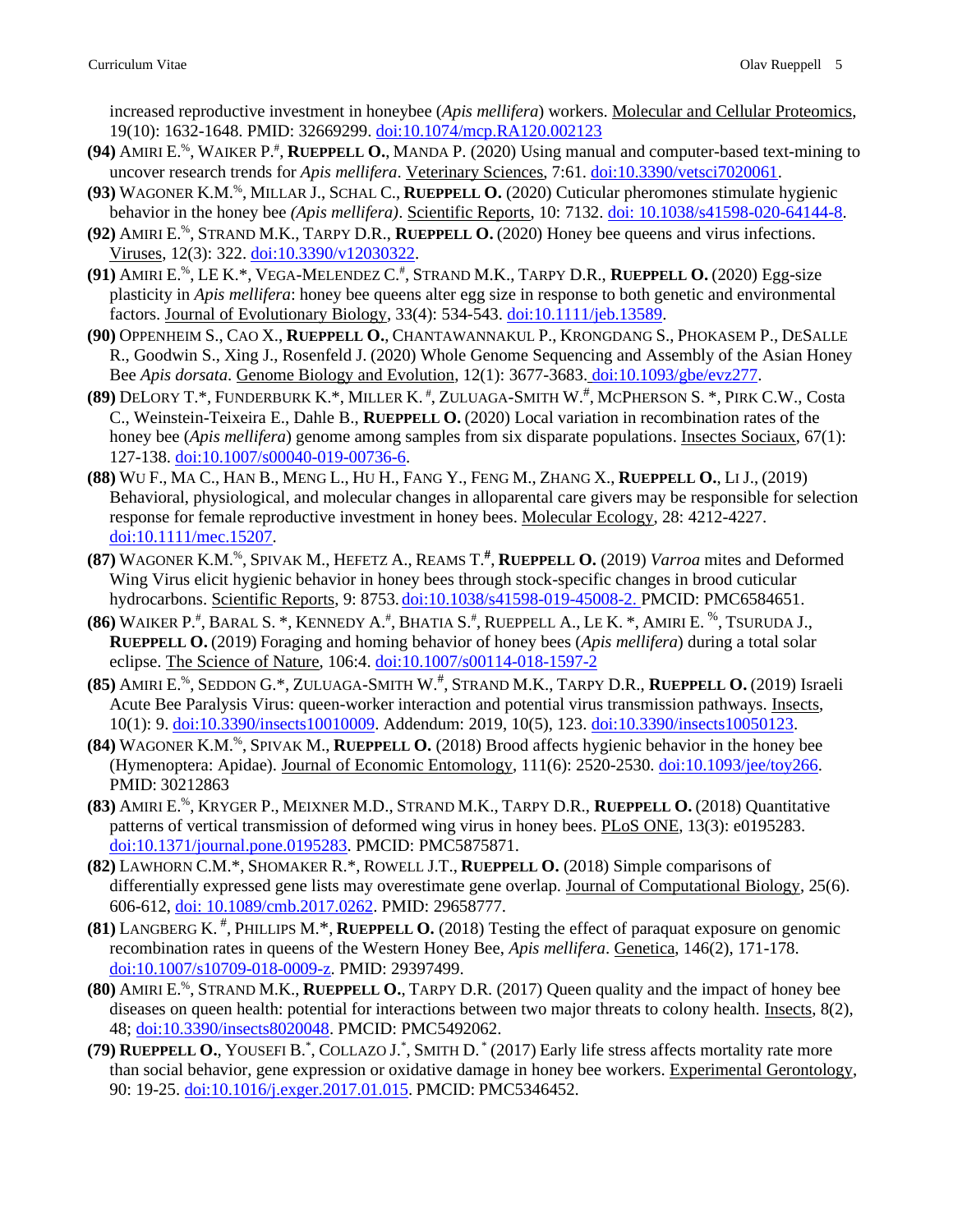- **(78)** WAGONER K.M.# , **RUEPPELL O.** (2017) Effects of steel foundation wire on elemental content and hygienic removal of honey bee (*Apis mellifera*) brood. Journal of Apicultural Research, 56(3):270-277. [doi:10.1080/00218839.2017.1294525.](http://dx.doi.org/10.1080/00218839.2017.1294525)
- (77) **Rueppell O.,** Kuster R. #, Miller K. #, Fouks B.%, Rubio Correa S.\*, Collazo J.\*, Phaincharoen M., TINGEK S., KOENIGER N. (2016) A new metazoan recombination rate record and consistently high recombination rates in the honey bee genus *Apis* accompanied by frequent inversions but not translocations. Genome Biology and Evolution, 8(12): 3653-3660. [doi:10.1093/gbe/evw269.](http://gbe.oxfordjournals.org/content/early/2016/11/06/gbe.evw269.abstract?keytype=ref&ijkey=s3xQTgM9R3Voz6m) PMCID: PMC5521732.
- **(76)** SIMONE-FINSTROM M.%, LI-BYARLAY H. %, HUANG M.H. %, STRAND M.K., **RUEPPELL O.**, TARPY D.R. (2016) Migratory management and environmental conditions affect lifespan and oxidative stress in honey bees. Scientific Reports, 6: 32023. [doi:10.1038/srep32023.](http://www.nature.com/articles/srep32023) PMCID: PMC4995521.
- **(75)** LI-BYARLAY H.%, HUANG M.H.%, SIMONE-FINSTROM M.%, STRAND M.K., TARPY D.R., **RUEPPELL O.** (2016) Honey bee (*Apis mellifera*) drones survive oxidative stress due to increased tolerance instead of avoidance or repair of oxidative damage. Experimental Gerontology, 83(10): 15-21. [doi:10.1016/j.exger.2016.07.003.](http://dx.doi.org/10.1016/j.exger.2016.07.003) PMCID: PMC5007199.
- **(74) RUEPPELL O.**, AUMER D., MORITZ R.F.A. (2016) Ties between aging plasticity and reproductive physiology in honey bees (*Apis mellifera*) reveal a positive relation between fecundity and longevity as consequence of advanced social evolution. Current Opinion in Insect Science, 16: 64-68. [doi:10.1016/j.cois.2016.05.009.](http://dx.doi.org/10.1016/j.cois.2016.05.009) PMCID: PMC5094365.
- **(73)** THOMPSON E.\*, EVERETT J.\*, ROWELL J.T., RYCHTAR J., **RUEPPELL O.** (2015) The evolution of cooperation is affected by the persistence of fitness effects, the neighborhood size and their interaction. Letters in Biomathematics, 2(1): 67-78. [doi:10.1080/23737867.2015.1090890.](http://www.tandfonline.com/doi/full/10.1080/23737867.2015.1090890) PMCID: PMC4798257.
- **(72)** VON WYSCHETSKI K., **RUEPPELL O.**, OETTLER J., HEINZE J. (2015) Transcriptomic signatures mirror the lack of the fecundity / longevity trade-off in ant queens. Molecular Biology and Evolution, 32(12): 3173- 3185. [doi:10.1093/molbev/msv186.](http://mbe.oxfordjournals.org/content/early/2015/09/03/molbev.msv186.abstract) PMCID: PMC5009957.
- **(71) RUEPPELL O.**, KOENIGSEDER F., HEINZE J., SCHREMPF A. (2015) Intrinsic survival advantage of social insect queens depends on reproductive activation. Journal of Evolutionary Biology, 28(12): 2349-2354. [doi:10.1111/jeb.12749.](http://onlinelibrary.wiley.com/doi/10.1111/jeb.12749/full) PMID: 26348543.
- **(70)** SADD B.M., BARRIBEAU S.M., ET AL. (LIST OF 142 AUTHORS INCLUDING **RUEPPELL, O.**) (2015) The genomes of two key bumblebee species with primitive eusocial organization. Genome Biology, 16:76. [doi:10.1186/s13059-015-0623-3.](http://dx.doi.org/10.1186/s13059-015-0623-3) PMCID: PMC4414376.
- **(69)** ROSS C.\*, DEFELICE D.\*, HUNT G., IHLE K., AMDAM G.V., **RUEPPELL O.** (2015) Genomic correlates of recombination rate and its variability across eight recombination maps in the Western Honey Bee (*Apis mellifera* L.). BMC Genomics, 16:107. [doi:10.1186/s12864-015-1281-2.](http://www.biomedcentral.com/1471-2164/16/107/abstract) PMCID: PMC4339005
- **(68)** IHLE K.E., **RUEPPELL O.**, HUANG Z.Y., WANG Y., FONDRK M.K., PAGE R.E., AMDAM G.V. (2015) Genetic architecture of a hormonal response to gene knockdown in honey bees. Journal of Heredity,106: 155-165. (with cover) [doi:10.1093/jhered/esu086](http://jhered.oxfordjournals.org/content/106/2/155) PMCID: PMC4323067.
- **(67)** MICHAUD S., BONCRISTIANI H.F.%, GOUW J.W., STRAND M., PETTIS J., **RUEPPELL O.**, FOSTER L.J. (2015) Response of the honey bee (*Apis mellifera* L.) proteome to Israeli acute paralysis virus infection. Canadian Journal of Zoology, 93(9): 711-720, [doi:10.1139/cjz-2014-0181.](http://www.nrcresearchpress.com/doi/abs/10.1139/cjz-2014-0181#.VH8H-jHF91Y)
- **(66)** ROSS C.\*, RYCHTAR J., **RUEPPELL O.** (2015) A structured population model suggests that long life and post-reproductive lifespan promote the evolution of cooperation. Journal of Theoretical Biology, 369:85-94. [doi:10.1016/j.jtbi.2015.01.020.](http://dx.doi.org/10.1016/j.jtbi.2015.01.020) PMCID: PMC4355322. (Featured in CUR Highlights on 3/7/2016).
- **(65)** ROSS C.\*, DEFELICE D.\*, HUNT G., IHLE K., **RUEPPELL O.** (2015) A comparison of multiple genome-wide recombination maps in *Apis mellifera*. Springer Proceedings in Mathematics & Statistics 109: 91-98. [doi:10.1007/978-3-319-11125-4\\_10.](http://link.springer.com/chapter/10.1007/978-3-319-11125-4_10)
- **(64)** DEFELICE D.S.\*, ROSS C.\*, SIMONE-FINSTROM M.%, WARRIT N., SMITH D.R., BURGETT M., SUKUMALANAND P., **RUEPPELL O.** (2015) Geographic variation in polyandry of the Eastern Honey Bee, *Apis cerana,* in Thailand. Insectes Sociaux, 62(1): 37-42, [doi:10.1007/s00040-014-0371-5.](http://link.springer.com/article/10.1007/s00040-014-0371-5) PMCID: PMC4319665.
- **(63)** HEINZE J., **RUEPPELL O.** (2014) The frequency of multi-queen colonies increases with altitude in a Nearctic ant. Ecological Entomology, 39: 527–529. [doi:10.1111/een.12119](http://onlinelibrary.wiley.com/doi/10.1111/een.12119/abstract)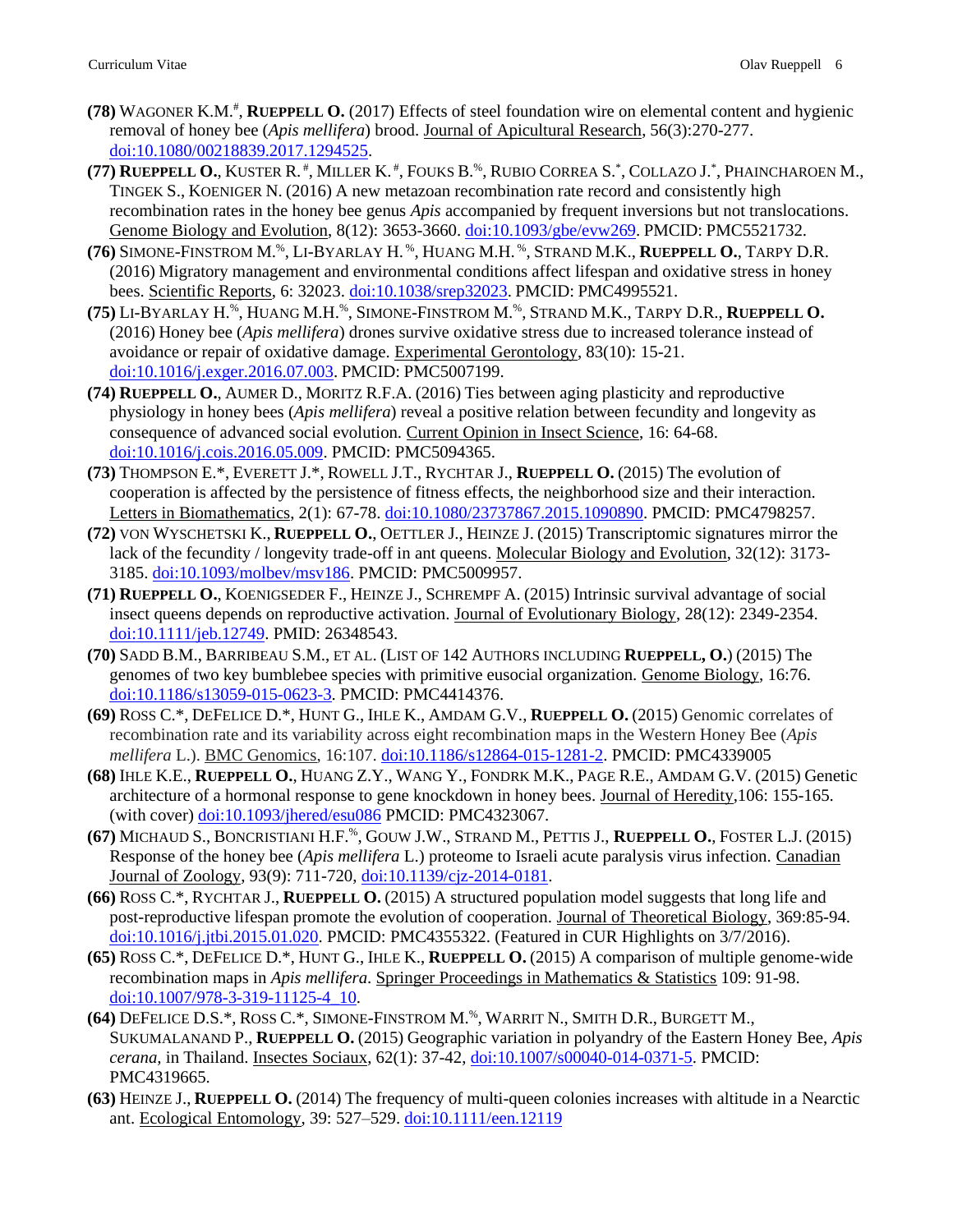- **(62)** FORKPAH C.# , DIXON L.R.\*, FAHRBACH S.E., **RUEPPELL O.** (2014) Xenobiotic effects on intestinal stem cell proliferation in adult honey bee (*Apis mellifera* L) workers. PLoS ONE, 9(3): e91180. [doi:10.1371/journal.pone.0091180.](http://journals.plos.org/plosone/article?id=10.1371/journal.pone.0091180) PMCID: PMC3946715.
- **(61)** KUSTER R.D.# , BONCRISTIANI H.F. %, **RUEPPELL O.** (2014) Immunogene and viral transcript dynamics during parasitic *Varroa destructor* (Anderson) mite infection of developing honey bee (*Apis mellifera* L) pupae. Journal of Experimental Biology, 217: 1710-1718[. doi:10.1242/jeb.097766.](http://jeb.biologists.org/content/217/10/1710.abstract) PMID: 24829325.
- **(60)** ELSIK C.G., WORLEY K.C., BENNETT A.K., BEYE M., CAMARA F.C., CHILDERS C.P., DE GRAAF D.C., DEBSYER G., DENG J., DEVREESE B., ELHAIK E., EVANS J.D., FOSTER L.J., GRAUR D., GUIGO R., HOFF K.J., HOLDER M.E., HUDSON M.E., HUNT G.J., JIANG H., JOSHI V., KHETANI R.S., KOSAREV P., KOVAR C.L., MA J., MALESZKA R., MORITZ R.F.A., MUNOZ-TORRES M.C., MURPHY T.D., MUZNY D.M., NEWSHAM I.F., REESE J.T., ROBERTSON H.M., ROBINSON G.E., **RUEPPELL O.**, SOLOVYEV V., STANKE M., STOLLE E., TSURUDA J.M., VAN VAERENBERGH M., WATERHOUSE R.M., WEAVER D.B., WHITFIELD C.W., WU Y., ZDOBNOV E.M., ZHANG L., ZHU D., AND GIBBS R.A. (2014) Finding the missing honey bee genes: lessons learned from a genome upgrade. BMC Genomics, 15(1):86. [doi: 10.1186/1471-2164-15-86.](http://www.biomedcentral.com/1471-2164/15/86) PMCID: PMC4028053.
- **(59) RUEPPELL O.** (2014) The architecture of the pollen hoarding syndrome in honey bees: Implications for understanding social evolution, behavioral syndromes, and selective breeding. Apidologie, 45: 364-374. [doi:](http://link.springer.com/article/10.1007/s13592-013-0244-3)  [10.1007/s13592-013-0244-3.](http://link.springer.com/article/10.1007/s13592-013-0244-3) PMCID: PMC4264964.
- **(58)** DIXON L. R.\*, KUSTER R.D.\*, **RUEPPELL O.** (2014) Reproduction, social behavior, and aging trajectories in honey bee workers. AGE, 36: 89-101[. doi:10.1007/s11357-013-9546-7.](http://link.springer.com/article/10.1007/s11357-013-9546-7) PMCID: PMC3889882.
- **(57)** ROSS C. R.\*, **RUEPPELL O.**, RYCHTAR J. (2013) A spatially organized population model to study the evolution of cooperation in species with discrete life-history stages. Springer Proceedings in Mathematics & Statistics, 64: 147-154. [doi:10.1007/978-1-4614-9332-7\\_15.](http://link.springer.com/chapter/10.1007/978-1-4614-9332-7_15)
- **(56)** CROWE M.L., RYCHTAR J., **RUEPPELL O.**, CHHETRI M., REMINGTON D.L., GUPTA S.N. (2013) Proving the "proof": Interdisciplinary undergraduate research positively impacts students. Springer Proceedings in Mathematics & Statistics, 64: 25-29. [doi:10.1007/978-1-4614-9332-7\\_4.](http://link.springer.com/chapter/10.1007/978-1-4614-9332-7_4)
- **(55)** BONCRISTIANI H.F.%, EVANS J.D., CHEN Y., PETTIS J., MURPHY C., LOPEZ D.L., SIMONE-FINSTROEM M.%, STRAND M., TARPY D.R., **RUEPPELL O.** (2013) In vitro infection of pupae with Israeli Acute Paralysis Virus suggests disturbance of transcriptional homeostasis in honey bees (*Apis mellifera*). PLoS ONE, 8(9): e73429. [doi:10.1371/journal.pone.0073429.](http://www.plosone.org/article/info%3Adoi%2F10.1371%2Fjournal.pone.0073429) PMCID: PMC3764161.
- **(54) RUEPPELL O.**, MEIER S.\*, DEUTSCH R. (2012) Multiple mating but not recombination causes quantitative increase in offspring genetic diversity for varying genetic architectures. PLoS ONE, 7(10): e47220. [doi:10.1371/journal.pone.0047220,](http://www.plosone.org/article/info%3Adoi%2F10.1371%2Fjournal.pone.0047220) PMCID: PMC3471945.
- **(53)** PAGE R.E., FONDRK M.K., **RUEPPELL O.** (2012) Complex pleiotropy characterizes the pollen hoarding syndrome in honey bees (*Apis mellifera* L.). Behavioral Ecology and Sociobiology, 66: 1459-1466. [doi:10.1007/s00265-012-1400-x.](http://www.springerlink.com/content/q347r3301v458l55/) PMID: 23226916
- **(52)** PAGE R.E., **RUEPPELL O.**, AMDAM G.V. (2012) Genetics of reproduction and regulation of honey bee (*Apis mellifera* L.) social behavior. Annual Review of Genetics, 46: 97-119. [doi:10.1146/annurev-genet-110711-](http://www.annualreviews.org/doi/abs/10.1146/annurev-genet-110711-155610) [155610,](http://www.annualreviews.org/doi/abs/10.1146/annurev-genet-110711-155610) PMID: 22934646
- **(51)** DIXON L.R.\*, MCQUAGE M.R.\*, LONON E.J.\*, BUEHLER D.\*, SECK O.\*, **RUEPPELL O**. (2012) Pleiotropy of segregating genetic variants that affect honey bee worker life expectancy. Experimental Gerontology, 47: 631-637.<http://dx.doi.org/10.1016/j.exger.2012.05.017> , PMID: 22664574
- **(50)** MUNDAY M.\*, RINDERER T.E.**, RUEPPELL O.** (2012) Worker ovary size and activation of Russian honey bees (*Apis mellifera* L.). Journal of Apicultural Research, 51: 147-149. [doi: 10.3896/IBRA.1.51.1.21](http://www.ibra.org.uk/articles/JAR-51-1-2012)
- **(49)** SHORTER J.R., **RUEPPELL O.** (2012) A review on self-destructive defense behaviors in social insects. Insectes Sociaux, 59: 1-10. [doi:10.1007/s00040-011-0210-x](http://www.springerlink.com/content/m443k42j324n7630/)
- **(48) RUEPPELL O.**, HAYES A.M.\*, WARRIT N., SMITH D.R. (2011) Population structure of *Apis cerana* in Thailand reflects biogeography and current gene flow rather than *Varroa* mite association. Insectes Sociaux, 58: 445-452**.** [doi:10.1007/s00040-011-0161-2](http://www.springerlink.com/content/1u226lu082862678/)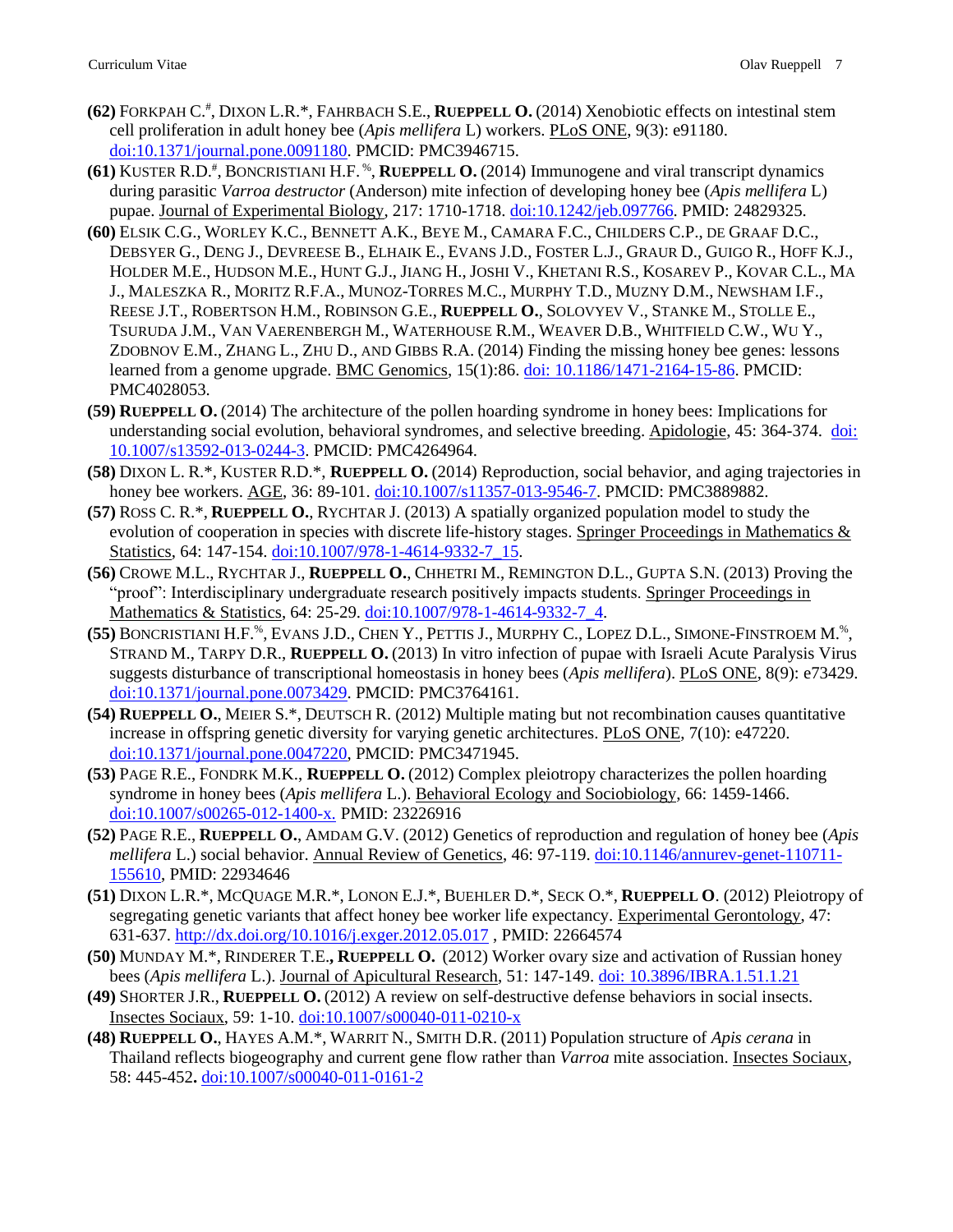- **(47) RUEPPELL O.**, PHAINCHAROEN M., KUSTER R.D.\*, TINGEK S. (2011) Cross-species correlation between queen mating numbers and worker ovary sizes suggests kin conflict may influence ovary size evolution in honeybees. Naturwissenschaften, 98: 795-799. [doi:10.1007/s00114-011-0822-z,](http://www.springerlink.com/content/m2v6256kq2l6022n/) PMID: 21732186
- **(46)** GRAHAM, A.M.# , MUNDAY, M.D.\*, KAFTANOGLU, O., PAGE R.E., AMDAM G.V., **RUEPPELL, O.** (2011) Support for the reproductive ground plan hypothesis of social evolution and major QTL for ovary traits of Africanized worker honey bees (*Apis mellifera* L.). BMC Evolutionary Biology,11: 95. [doi:10.1186/1471-](http://www.biomedcentral.com/1471-2148/11/95) [2148-11-95,](http://www.biomedcentral.com/1471-2148/11/95) PMCID: PMC3100260
- **(45)** ABBOT, P., ABE, J., ALCOCK, J., ET AL. (ALPHABETICAL LIST OF 136 AUTHORS INCLUDING **RUEPPELL, O.**) (2011) Inclusive fitness theory and eusociality. Nature, 471: E1-E4[. doi:10.1038/nature09831,](http://www.nature.com/nature/journal/v471/n7339/full/nature09831.html) PMID: 21430721
- **(44)** WILHELM M.E.\*, CHHETRI M., RYCHTAR J., **RUEPPELL O.** (2011) A game theoretical analysis of the mating sign behavior in the honey bee. Bulletin of Mathematical Biology, 73: 626-638. [doi:10.1007/s11538-010-](http://www.springerlink.com/content/144330h345433260/) [9544-1,](http://www.springerlink.com/content/144330h345433260/) PMID: 20467824
- **(43) RUEPPELL O.**, METHENY J.D.# , LINKSVAYER T.A., FONDRK M.K., PAGE R.E., AMDAM G.V. (2011) Genetic architecture of ovary size and asymmetry in European honeybee workers. Heredity, 106: 894-903. [doi:10.1038/hdy.2010.138,](http://www.nature.com/doifinder/10.1038/hdy.2010.138) PMCID: PMC3080466
- **(42)** WILLARD L.E.# , HAYES A.M.\*, WALLRICHS M.A.\*, **RUEPPELL O.** (2011) Food manipulation in honey bees induces physiological responses at the individual and colony level. Apidologie, 42:508-518. [doi:10.1007/s13592-011-0006-z](http://www.springerlink.com/content/u380h28r716124qj/)
- **(41)** MARTINSON, V., DANFORTH, B. N., MINCKLEY, R., **RUEPPELL, O.**, TINGEK, S., MORAN, N. (2011) A simple and distinctive microbiota exclusively associated with honey bees and bumble bees. Molecular Ecology, 20: 619-628. [doi: 10.1111/j.1365-294X.2010.04959.x,](http://onlinelibrary.wiley.com/doi/10.1111/j.1365-294X.2010.04959.x/abstract) PMID: 21175905 (with cover)
- **(40) RUEPPELL O.**, HAYWORTH M.K.\*, ROSS N.P.\* (2010) Altruistic self-removal of health-compromised honey bee workers from their hive. Journal of Evolutionary Biology, 23: 1538-1546. [doi:10.1111/j.1420-](http://www3.interscience.wiley.com/journal/123468161/abstract) [9101.2010.02022.x,](http://www3.interscience.wiley.com/journal/123468161/abstract) PMID: 20500363.
- **(39)** MEZNAR E.R. # , GADAU J., KOENIGER N., **RUEPPELL O.** (2010) Comparative linkage mapping suggests a high recombination rate in all honey bees. Journal of Heredity, 101: S118-S126[. doi:10.1093/jhered/esq002,](http://jhered.oxfordjournals.org/cgi/reprint/101/suppl_1/S118) PMID: 20212006 (with cover)
- **(38)** KALCOUNIS-RUEPPELL M.C., PETRIC R., BRIGGS J. R., CARNEY C., MARSHALL M.M., WILLSE J.T., **RUEPPELL O.,** RIBBLE D.O., CROSSLAND J.P. (2010) Differences in ultrasonic vocalizations between wild and laboratory California mice (*Peromyscus californicus*). PLoS ONE, 5 (4): e9705. [doi:10.1371/journal.pone.0009705,](http://www.plosone.org/article/info%3Adoi%2F10.1371%2Fjournal.pone.0009705) PMCID: PMC2848568
- **(37)** LINKSVAYER T.A., **RUEPPELL O.,** SIEGEL A., KAFTANOGLU O., PAGE R.E., AMDAM G.V.A. (2009) The genetic basis of transgressive ovary size in honey bee workers. Genetics, 183: 693-707. [doi:10.1534/genetics.109.105452,](http://www.genetics.org/cgi/content/abstract/genetics.109.105452v2) PMCID: PMC2766328 (with cover)
- **(36)** GOVE R.P.\*, HAYWORTH M. K.\*, CHHETRI M., **RUEPPELL O.** (2009) Division of labour and social insect colony performance in relation to task and mating number under two alternative response threshold models. Insectes Sociaux, 56: 319-331. [doi: 10.1007/s00040-009-0028-y](http://www.springerlink.com/content/80n570464646r06m/)
- **(35) RUEPPELL O.,** KAFTANOGLU O., PAGE R.E. (2009) Honey bee (*Apis mellifera*) workers live longer in small than in large colonies. Experimental Gerontology, 44: 447-452. [doi:10.1016/j.exger.2009.04.003,](http://dx.doi.org/10.1016/j.exger.2009.04.003) PMCID: PMC2690613
- **(34)** HAYWORTH M. K.\*, JOHNSON N.G.\*, WILHELM M.E.\*, GOVE R.P.\*, METHENY J.D.# , **RUEPPELL O.** (2009) Added weights lead to reduced flight behavior and mating success in polyandrous honey bee queens (*Apis mellifera*). Ethology, 115: 698-706. [doi: 10.1111/j.1439-0310.2009.01655.x](http://www3.interscience.wiley.com/journal/122425454/abstract)
- **(33) RUEPPELL O.** (2009) Characterization of quantitative trait loci for the age of first foraging in honey bee workers. Behavior Genetics, 39: 541-553. [doi: 10.1007/s10519-009-9278-8,](http://www.springerlink.com/content/c700x5602wk32004/) PMID: 19449161
- **(32)** AMDAM G.V., **RUEPPELL O.**, FONDRK M.K., PAGE R.E., NELSON C.M. (2009) The nurse's load: early-life exposure to brood-rearing affects behavior and lifespan in honey bees (*Apis mellifera*). Experimental Gerontology, 44: 467-471. [doi:10.1016/j.exger.2009.02.013,](http://dx.doi.org/10.1016/j.exger.2009.02.013) PMID: 19264121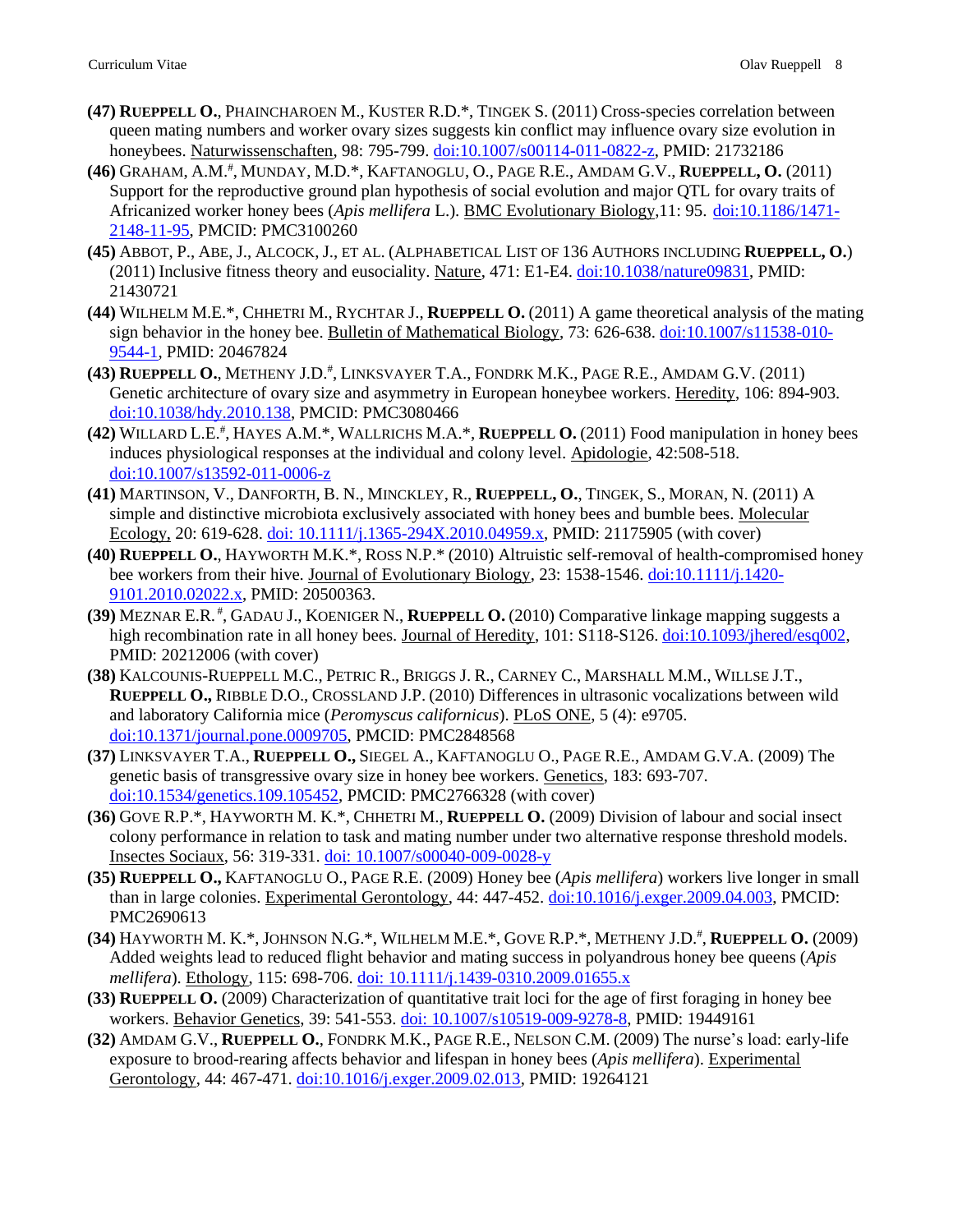- **(31)** VILJAKAINEN L., EVANS J.D., HASSELMANN M., **RUEPPELL O.**, TINGEK S., PAMILO P. (2009) Rapid evolution of immune proteins in social insects. Molecular Biology and Evolution, 26: 1791-1801. [doi:10.1093/molbev/msp086,](http://mbe.oxfordjournals.org/cgi/content/abstract/26/8/1791) PMID: 19387012
- **(30)** WANG Y., AMDAM G.V., **RUEPPELL O.**, WALLRICHS M.A.\*, FONDRK M.K., KAFTANOGLU O., PAGE R.E. (2009) PDK1 and HR46 gene homologs tie social behavior to ovary signals. PLoS ONE, 4(4): e4899. [http://dx.plos.org/10.1371/journal.pone.0004899,](http://dx.plos.org/10.1371/journal.pone.0004899) PMCID: PMC2659776
- **(29)** CHHETRI M., JOHNSON N.\*, **RUEPPELL O.**, RYCHTAR J. (2009) Revisiting the variance-based selection model of diploid drone production for multiple mating in honey bees. Journal of Interdisciplinary Mathematics, 12(2): 141-160.
- **(28) RUEPPELL O.**, HUNGGIMS E., TINGEK S. (2008) Association between larger ovaries and pollen foraging in queenless *Apis cerana* workers supports the reproductive ground - plan hypothesis of social evolution. Journal of Insect Behavior, 21: 317-321.
- **(27)** WARD K.N.# , COLEMAN J.\*, CLITTIN K.\*, FAHRBACH S., **RUEPPELL O.** (2008) Age, caste, and behavior determine the replicative activity of intestinal stem cells in honeybees (*Apis mellifera* L.). Experimental Gerontology, 43: 530-537. [doi:10.1016/j.exger.2008.03.012.](http://dx.doi.org/10.1016/j.exger.2008.03.012) PMID: 18479865.
- **(26) RUEPPELL O.**, LINFORD R.\*, GARDNER P.\*, COLEMAN J.\*, FINE K.\* (2008) Aging and demographic plasticity in response to experimental age structures in honeybees (*Apis mellifera* L). Behavioral Ecology and Sociobiology, 62: 1621-1631. [doi:10.1007/s00265-008-0591-7,](http://dx.doi.org/10.1007/s00265-008-0591-7) PMCID: PMC2440700
- **(25) RUEPPELL O.**, JOHNSON N.\*, RYCHTAR J. (2008) Variance-based selection may explain general mating patterns in social insects. Biology Letters, 4: 270-273. [doi:10.1098/rsbl.2008.0065,](http://dx.doi.org/10.1098/rsbl.2008.0065) PMCID: PMC2610052.
- **(24) RUEPPELL O**., BACHELIER C., FONDRK M.K., PAGE R.E. (2007) Regulation of life history determines lifespan of worker honey bees (*Apis mellifera* L). Experimental Gerontology, 42: 1020-1032. PMCID: PMC2398712
- (23) **RUEPPELL O., CHRISTINE S.<sup>#</sup>, MULCRONE C.\*, GROVES L.\* (2007) Aging without functional senescence in** honey bee workers. Current Biology, 17: R274-R275. PMCID: PMC2665029
- **(22)** HUNT G., AMDAM G.V., SCHLIPALIUS D., EMORY C., SARDESAI N., WILLIAMS C., **RUEPPELL O.**, GUZMÁN-NOVOA E., ARECHAVALETA-VELASCO M., CHANDRA S., FONDRK K.M., BEYE M., PAGE R.E. (2007) Behavioral genomics of honeybee foraging and nest defense. The potential of the honey bee for positional cloning: High recombination rates lead to targeted genome scans for foraging and defensive-behavior genes. Naturwissenschaften, 94: 247-267. (with cover) PMCID: PMC1829419
- **(21)** BEYE M., GATTERMEIER I., HASSELMANN M., GEMPE T., SCHIOETT M., BAINES J., SCHLIPALIUS D., MOUGEL F., EMORE C., **RUEPPELL O.**, SIRVIÖ A., GUZMÁN-NOVOA E., HUNT G., SOLIGNAC M., PAGE R.E. (2006) Exceptionally high levels of recombination across the honey bee genome. Genome Research, 16: 1339-1344. PMCID: PMC1626635 (with cover)
- **(20) RUEPPELL O.**, CHANDRA S., PANKIW T., FONDRK M.K., BEYE M., HUNT G., PAGE R.E. (2006) The genetic architecture of sucrose responsiveness in the honey bee (*Apis mellifera* L.). Genetics, 172: 243-251. PMCID: PMC1456151
- **(19)** SIRVIÖ A., GADAU J., **RUEPPELL O**., LAMATSCH D., BOOMSMA J.J., PAMILO P., PAGE R.E. (2006) High recombination frequency creates genotypic diversity in colonies of the leaf-cutting ant *Acromyrmex echinatior*. Journal of Evolutionary Biology, 15: 1475-1485. PMID: 16910978
- **(18) RUEPPELL O.**, PAGE R.E., FONDRK M.K. (2006) Male maturation response to selection of the pollenhoarding syndrome in honey bees (*Apis mellifera* L.). Animal Behaviour, 71: 227-234. PMCID: PMC2564602
- **(17) RÜPPELL O.,** KIRKMAN R.\* (2005) Extraordinary starvation resistance in *Temnothorax rugatulus* (Hymenoptera, Formicidae) colonies: Demography and adaptive behavior. Insectes Sociaux, 52: 282-290. PMCID: PMC2408869
- **(16) RUEPPELL O.**, Fondrk M.K., Page R.E. (2005) Biodemographic analysis of male honey bee mortality. Aging Cell, 4: 13-19. PMCID: PMC2441913 (with cover)
- **(15) RÜPPELL O.,** PANKIW T., PAGE R.E. (2004) Pleiotropy, epistasis and new QTL: the genetic architecture of honey bee foraging behavior. Journal of Heredity, 95: 481-491.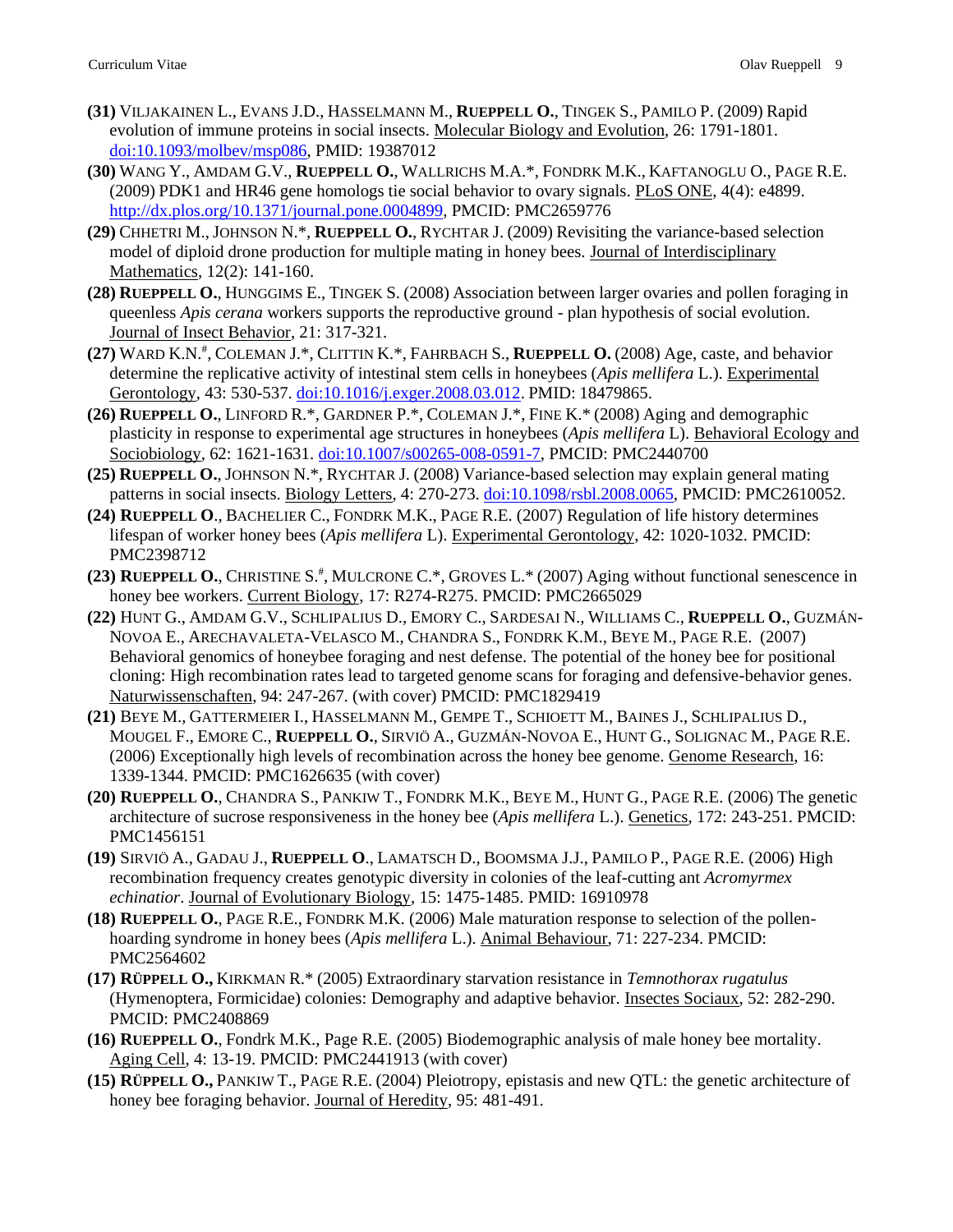- **(14) RUEPPELL O.,** PANKIW T., NIELSEN D.I., FONDRK M.K., BEYE M., PAGE R.E. (2004) The genetic architecture of the behavioral ontogeny of foraging in honey bee workers. Genetics, 167: 1767-1779. PMCID: PMC1471018
- **(13) RÜPPELL O.,** STRÄTZ M., BAIER B., HEINZE J. (2003) Mitochondrial markers in the ant *Leptothorax rugatulus* reveal the population genetic consequences of female philopatry at different hierarchical levels. Molecular Ecology 12: 795-801.
- **(12) RÜPPELL O.,** SCHÄFFLER L.\*, HÖLLDOBLER B. (2002) Lack of plasticity in the behaviour of queens of the ant *Leptothorax rugatulus* Emery (Formicidae: Hymenoptera). Journal of Insect Behavior 15: 447-454.
- **(11) RÜPPELL O.,** HEINZE J., HÖLLDOBLER B. (2002) Sex ratio variation in the facultatively polygynous and queen size dimorphic ant *Leptothorax rugatulus*. Ethology, Ecology and Evolution, 14: 53-67.
- **(10) RÜPPELL O.,** HEINZE J., HÖLLDOBLER B. (2002) Intracolonial patterns of reproduction in the queen-size dimorphic ant *Leptothorax rugatulus*. Behavioural Ecology 13: 239-247. (with cover)
- **(9) RÜPPELL O.,** HEINZE J., HÖLLDOBLER B. (2001) Complex determination of queen body size in the queen size dimorphic ant *Leptothorax rugatulus* (Formicidae: Hymenoptera*).* Heredity 87: 33-40.
- **(8)** GOBIN B., **RÜPPELL O.**, HARTMANN A., JUNGNICKEL H., MORGAN E.D., BILLEN J. (2001) A new type of exocrine gland and its function in mass recruitment in the ant *Cylindromyrmex whymperi* (Formicidae: Cerapachinae). Naturwissenschaften 88: 395-399.
- **(7)** HEINZE J., HARTMANN A., **RÜPPELL O.** (2001) Sex allocation ratios in the facultatively polygynous ant, *Leptothorax acervorum.* Behavioral Ecology and Sociobiology 50: 270-274.
- **(6) RÜPPELL O.,** HEINZE J., HÖLLDOBLER B. (2001) Alternative reproductive tactics in the queen-size dimorphic ant *Leptothorax rugatulus* (Emery) and population genetic consequences. Behavioral Ecology and Sociobiology 50: 189-197.
- **(5) RÜPPELL O.,** HEINZE J., HÖLLDOBLER B. (2001) Genetic and social structure of the queen size dimorphic ant *Leptothorax* cf. *andrei.* Ecological Entomology 26:76-82.
- **(4) RÜPPELL O.**, HEINZE J. (1999) Alternative reproductive tactics in females: the case of size polymorphism in ant queens. Insectes Sociaux 46: 6-17.
- **(3)** HEINZE J., FOITZIK S., OBERSTADT B., **RÜPPELL O.**, HÖLLDOBLER B. (1999) A female caste specialized for the production of unfertilized eggs in the ant *Crematogaster smithi*. Naturwissenschaften 86: 93-95.
- **(2) RÜPPELL O.,** HEINZE J., HÖLLDOBLER B. (1998) Size-dimorphism in the queens of the North American ant *Leptothorax rugatulus* (Emery). Insectes Sociaux 45: 67-77.
- **(1)** HEINZE J., **RÜPPELL O.,** FOITZIK S., BUSCHINGER A. (1998) First record of ants with Cestodes from western North-America. Florida Entomologist 81:122-125.

## **BOOK CHAPTERS AND NON-REFEREED PUBLICATIONS**

- AMIRI E., **RUEPPELL O.**, TARPY D.R. (2021) Chapter 21: Honey Bee Viral Diseases. In: "Honey Bee Medicine for the Veterinary Practitioner", T.R. Kane & C.M. Faux (eds), Wiley Blackwell. ISBN: 978-1-119- 58337-0. p. 253-276.
- **RUEPPELL O.,** KENNEDY A. (2019) Aging and Behavior in Honey Bees. In: "Encyclopedia of Animal Behavior, Second Edition", J. Choe (ed.), Academic Press, ISBN13: 978-0128132517. p. 709-715.
- QUIGLEY T.P., AMDAM G.V., **RUEPPELL O.** (2018) Honey bee workers as models of aging. In: "Conn's Handbook of Models for Human Aging", J. Ram (ed.), Elsevier Press, Atlanta, p.533-547.
- AMIRI E., SEDDON G., ZULUAGA-SMITH W., STRAND M., TARPY D.R., AND **RUEPPELL O**. (2017) Israeli acute bee paralysis virus and the health of honey bee queens. Bee World, 93 (4): 104.
- TARPY, D. R., SIMONE-FINSTROM M., HUANG M.H., STRAND M., **RUEPPELL O.** (2014) Effects of migratory beekeeping on longevity and oxidative stress. American Bee Journal, 154: 453.
- WAGONER K.M.\*, BONCRISTIANI H.F., **RUEPPELL O.** (2013) Multifaceted responses to two major parasites in the honey bee (*Apis mellifera*). BMC Ecology, 13:26. DOI: 10.1186/1472-6785-13-26. PMCID: PMC3717026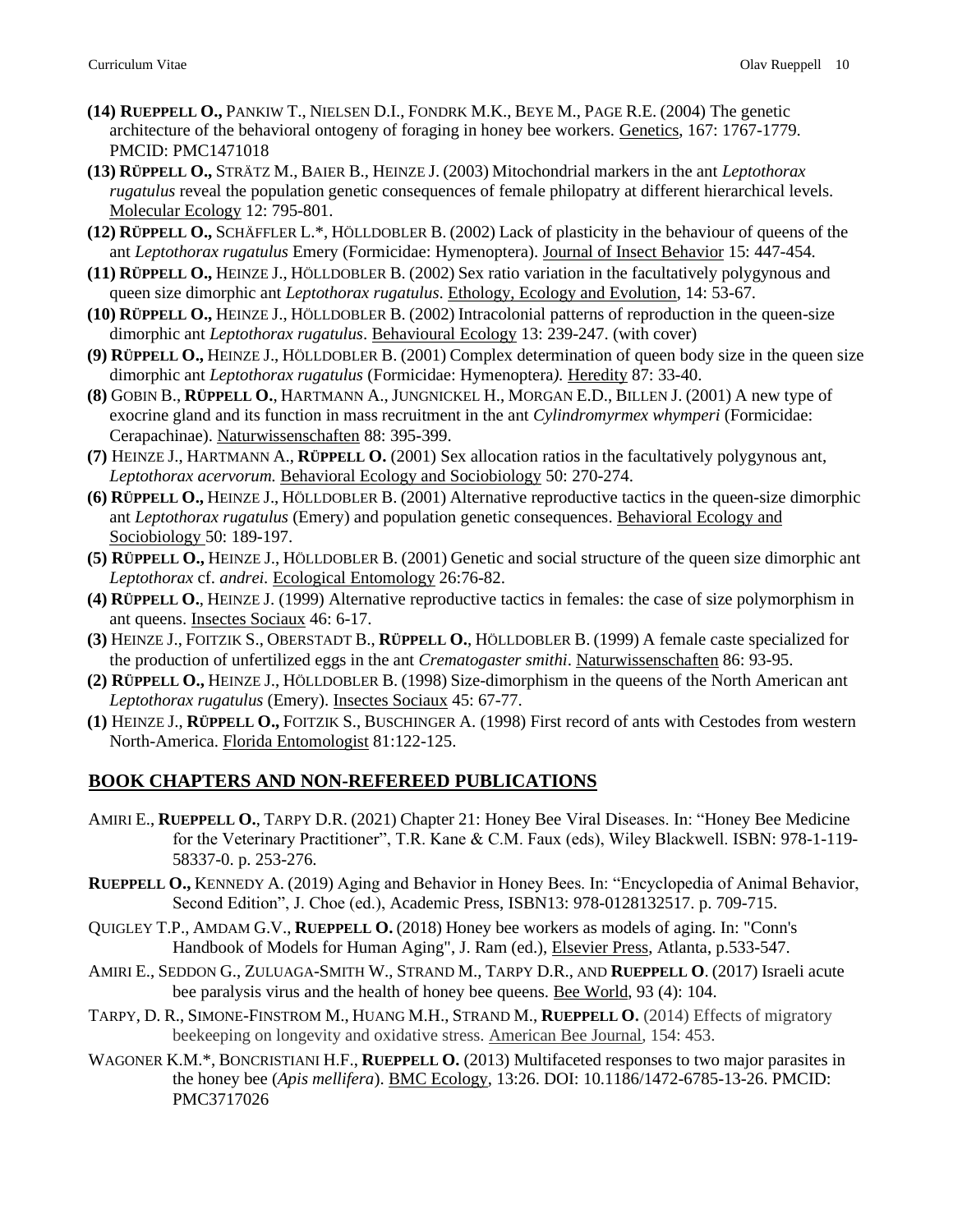- SACKEY-MENSAH C.\*, **RUEPPELL O.** (2012) Investigating intestinal stem cell proliferation rate as an indicator of honey bee (*Apis mellifera*) health. Integrative and Comparative Biology 52 S1, p. E151.
- **RUEPPELL O.** (2009) Aging of Social Insects. Book chapter in: "Organization of Insect Societies From genomes to socio-complexity", J. Gadau & J. Fewell (eds.), Harvard University Press, pp. 51 – 73.
- **RUEPPELL O.** (2008) Ein Hoch dem Lernen in Akademischer Freiheit. 7th ed. in Perspektiven: Berufsbilder von und für Biologen, Biowissenschaftler und weitere Naturwissenschaftler. VDBiol, pp. 24-25.
- AMDAM G.V., **RUEPPELL O.** (2006) Models of aging in honeybee workers. Book chapter in: "Handbook of Models for Human Aging", P.M. Conn (ed.), Academic Press, San Diego, pp. 267-276.
- **RUEPPELL O.,** AMDAM G.V., PAGE R.E., CAREY J.R. (2004) From genes to societies. Science Aging Knowledge Environment 2004 *(5), pe5.* PMCID: PMC2398693.

### **GOVERNANCE AND COMMITTEE WORK**

| 2022          | Judge of Undergraduate Research Initiative applications, University of Alberta                                                      |  |
|---------------|-------------------------------------------------------------------------------------------------------------------------------------|--|
| $2021 - 2023$ | Committee on Equity, Inclusion and Diversity, Department of Biological Sciences, University of<br>Alberta                           |  |
| $2021 - 2024$ | Graduate Student Admissions & Awards Committee, Department of Biological Sciences,<br>University of Alberta                         |  |
| $2021 - 2024$ | Faculty of Science representative to the Faculty of Agricultural, Life and Environmental<br>Sciences Council, University of Alberta |  |
| $2021 - 2023$ | Awards Committee, International Union for the Study of Social Insects - North American<br>Section                                   |  |
| 2021          | R.E. Peter Conference student presentation judge, University of Alberta                                                             |  |
|               | 2021 – present Research Committee of the Canadian Association of Professional Apiculturists                                         |  |
| $2020 - 2023$ | Courses and Curriculum Committee, Department of Biological Sciences, University of Alberta                                          |  |
|               | 2020 - present Alberta Farm Animal Care - Bee Project Expert Panel                                                                  |  |
| $2019 - 2021$ | HymenopteraMine Advisory Group                                                                                                      |  |
| $2019 - 2020$ | Department of Biology Advisory Committee, UNCG                                                                                      |  |
| $2019 - 2020$ | Faculty Awards Nomination Committee, UNCG                                                                                           |  |
| $2018 - 2019$ | Faculty Search Committee - Large-Scale Ecology, Department of Biology, UNCG (Head)                                                  |  |
| $2018 - 2019$ | University Promotion and Tenure Committee, UNCG                                                                                     |  |
| $2018 - 2020$ | North Carolina Pollinator Conservation Alliance                                                                                     |  |
| $2018 - 2019$ | Faculty Peer Mentor for Assistant Professor Dr. Kasie Rayman                                                                        |  |
| $2017 - 2020$ | <b>STAMPS Faculty Mentor, UNCG</b>                                                                                                  |  |
| 2017          | Faculty Search Committee - Neurobiology, Department of Biology, UNCG (Head)                                                         |  |
| $2017 - 2020$ | Faculty Senate Representative to the Sustainability Council, UNCG                                                                   |  |
| $2017 - 2020$ | Faculty Senator, UNCG                                                                                                               |  |
| 2017          | Commencement Speaker, Departmental of Biology, UNCG                                                                                 |  |
| $2016 - 2020$ | Member of UNCG's GROWTH (Gerontology Research Outreach Workforce Teaching Hub)                                                      |  |
| 2016          | Gerontology Graduate Studies Prize Evaluation Committee, UNCG                                                                       |  |
| $2016 - 2018$ | Internal Research Grant Committee, UNCG                                                                                             |  |
| $2016 - 2017$ | Review of Undergraduate Research and Creativity Awards, UNCG                                                                        |  |
| 2016          | Annual Review and Merit committee, Department of Biology, UNCG                                                                      |  |
| $2016 - 2018$ | Faculty Peer Mentor for Assistant Professor Dr. Ramji Bhandari                                                                      |  |
| $2016 - 2017$ | Scientific Advisory Board of UNCG's Molecular Core Lab.                                                                             |  |
| $2016 - 2017$ | President of the International Union for the Study of Social Insects - North American Section                                       |  |
|               | 2015 - present North American Pollinator Protection Campaign - Co-Chair of Honey Bee Health Task Force                              |  |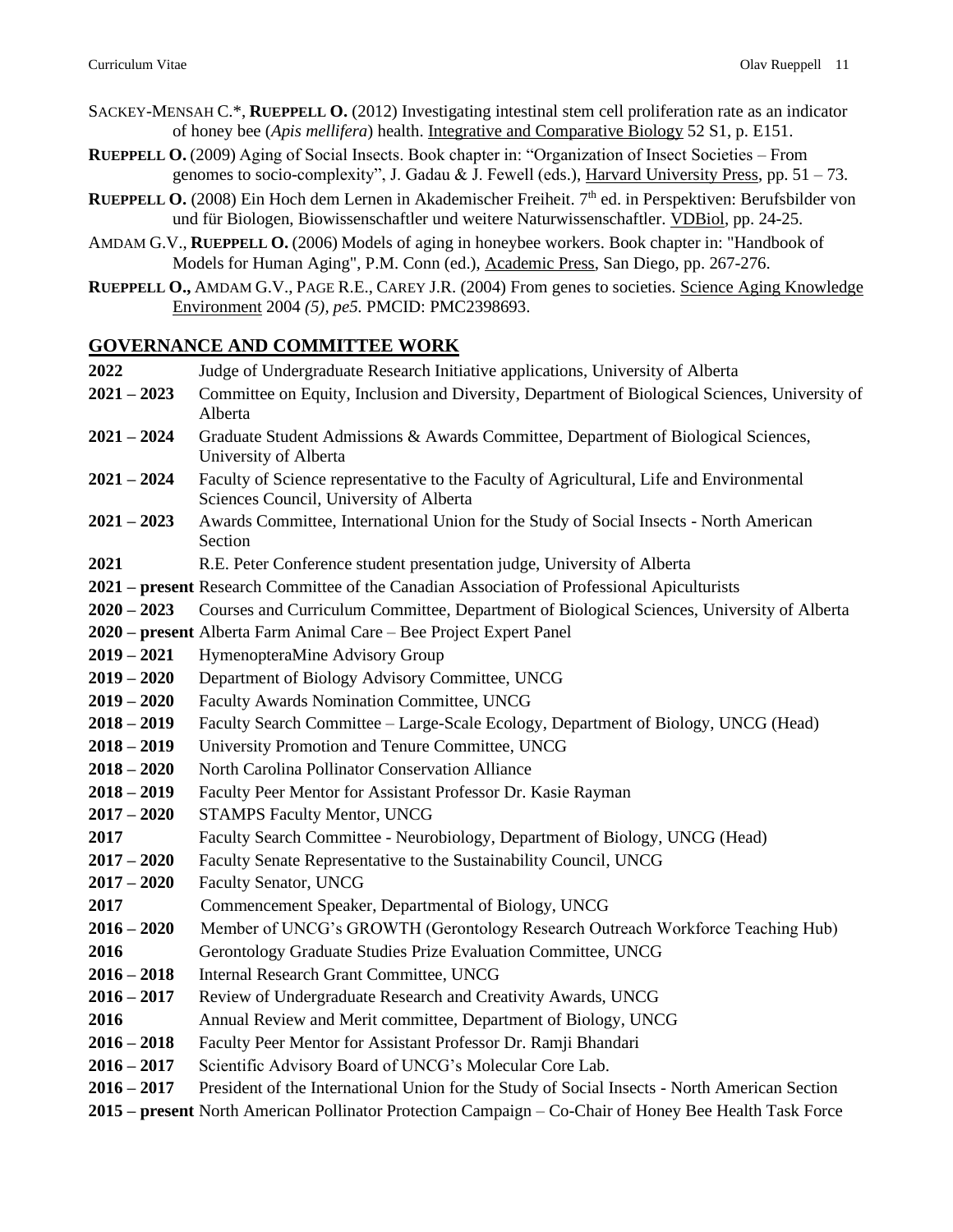| $2015 - 2016$ | Promotion and Tenure Guidelines Committee, UNCG                                                                                                        |  |
|---------------|--------------------------------------------------------------------------------------------------------------------------------------------------------|--|
| $2014 - 2016$ | College of Arts and Science Promotion and Tenure Committee, UNCG (Chair in 2015)                                                                       |  |
| $2014 - 2016$ | Department of Biology Personnel Committee, UNCG                                                                                                        |  |
| $2013 - 2016$ | Department of Biology Awards Committee, UNCG                                                                                                           |  |
| $2013 - 2017$ | Faculty Advisor for UNCG Student Dental Club                                                                                                           |  |
| $2014 - 2015$ | Research Excellence Awards Committee, UNCG                                                                                                             |  |
| $2014 - 2017$ | Global Engagement Implementation Advisory Committee, UNCG                                                                                              |  |
| $2013 - 2015$ | Secretary of UNCG Sustainability Council                                                                                                               |  |
| 2013          | Faculty Institute on Quality Enhancement Plan - "Global Engagement"                                                                                    |  |
| $2012 - 2013$ | UNCG College of Arts and Science Budget and Planning Committee (Member)                                                                                |  |
| $2012 - 2013$ | UNCG Climate Action Plan - Academic Team                                                                                                               |  |
| $2011 - 2013$ | Board Member, American Association of Professional Apiculturists                                                                                       |  |
| $2011 - 2012$ | O'Brian Award Committee, Department of Biology, UNCG                                                                                                   |  |
| $2011 - 2021$ | UNCG Research Greenhouse Committee (Chair 2017-18)                                                                                                     |  |
| $2011 - 2012$ | Chair of the NAS-IUSSI Conference 2012, held in Greensboro, NC, 10/2012.                                                                               |  |
| $2010 - 2018$ | National Scientific Advisory Council, American Federation for Aging Research.                                                                          |  |
| $2007 - 2010$ | Enrollment Management Committee, UNCG                                                                                                                  |  |
| $2006 - 2010$ | Undergraduate Research Assistantship Committee, University of North Carolina, Greensboro.<br>(Chair 2009 - 2010)                                       |  |
| $2006 - 2008$ | PhD Program Planning Committee, Department of Biology, UNCG (proposal approved 2009)                                                                   |  |
| $2006 - 2008$ | Guilford County Beekeeper Association, Board Member                                                                                                    |  |
| $2005 - 2010$ | Gerontology Advisory Committee, UNCG                                                                                                                   |  |
| $2005 - 2007$ | Secretary/Chair of the Subsection Cb (Social Insects and Apiculture) of the Entomological<br>Society of America.                                       |  |
| $2004 - 2010$ | International Program Center - Interview Task Force (Member)                                                                                           |  |
| $2003 - 2005$ | Departmental Seminar Organizer, UNCG                                                                                                                   |  |
| 2002          | Postdoctoral Representative - Storer Life Sciences Committee of the University of California,<br>Davis.                                                |  |
| 1998          | Graduate student representative for the revision of the curriculum for the degree programs in<br>Biological Sciences, University of Würzburg, Germany. |  |

## **OTHER PROFESSIONAL CONTRIBUTIONS AND QUALIFICATIONS**

Associate Editor: "Behavioral Ecology and Sociobiology" (2008 - current)

Editorial Board: "PLoS ONE" (2013 - current) "Open Longevity Science" (2011 - 2013)

Grant Reviewer for the US National Science Foundation: 2005 – 2018 (3 panels); US National Institutes of Health: 2012, 2014, 2015 (panel); US Department of Agriculture: 2008 - 2018 (5 panels); American Federation for Aging Research: 2013; North American Pollinator Protection Campaign (2014-2017); United States – Israel Binational Agricultural Research and Development Fund: 2006, 2010, 2020; United States – Israel Binational Science Foundation: 2008, 2012, 2018; Belgian Federal Science Policy Office: 2006; French National Science Foundation: ANR (2010); Biotechnology and Biological Sciences Research Council (UK): 2010, 2020, 2021. German National Science Foundation: 2013, 2021, NSERC Canada (2016), Canada Foundation for Innovation (2021).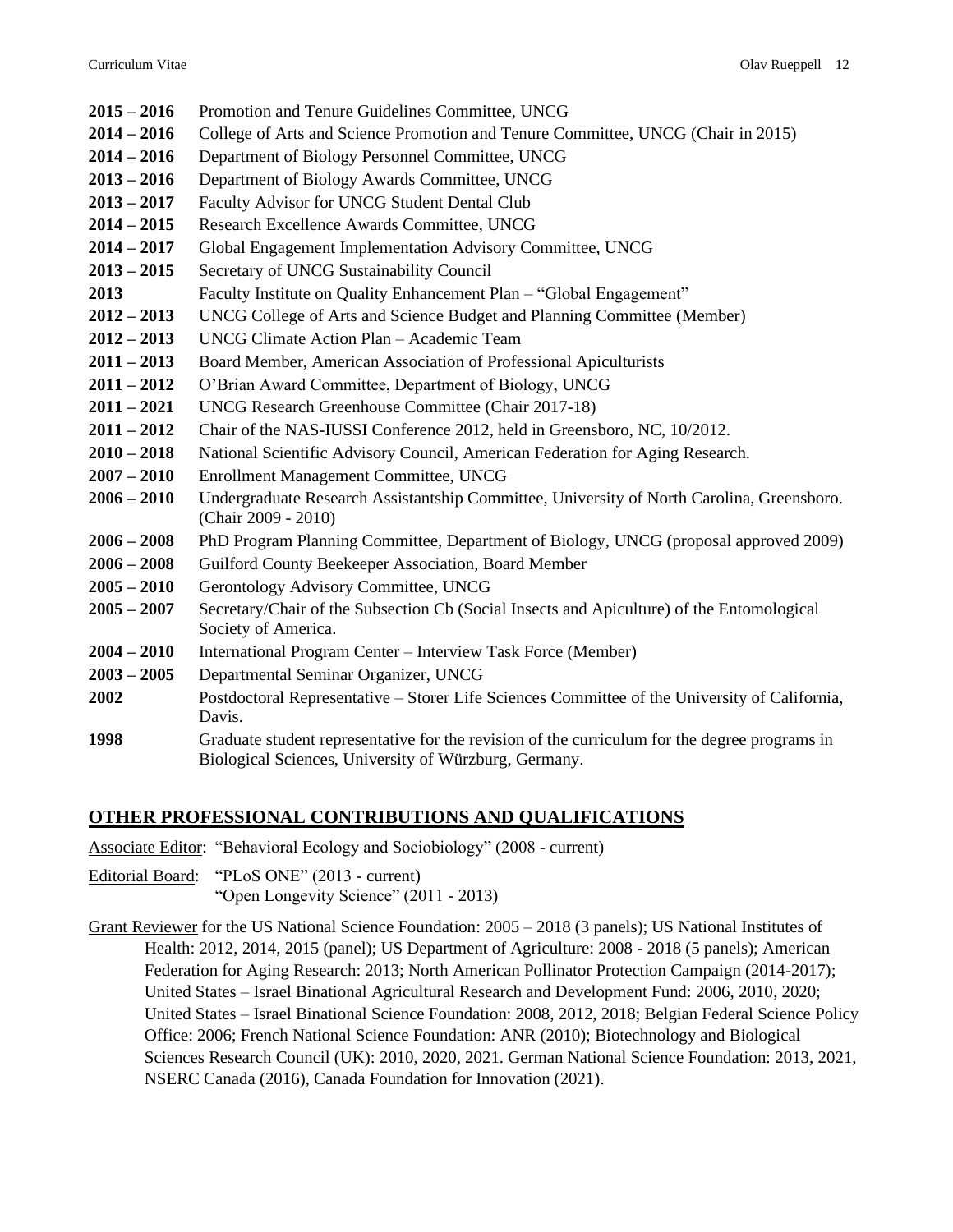- Reviewer for the following scientific journals: African Journal of Agricultural Research, AGE, Aging Cell, Animal Genetics, Apidologie, Behavioral Ecology, Behavioral Ecology and Sociobiology, Biological Journal of the Linnean Society, Biological Reviews, Biology Letters, Biotechniques, BMC Biology, BMC Ecology, BMC Genomics, Bulletin of Insectology, Current Opinion in Insect Science, Ecological Entomology, Economic Entomology, Evolution, Experimental Gerontology, Frontiers in Behavioral Neuroscience, Frontiers in Genetics, Genetica, Genetics, Genome Biology & Evolution, Insectes Sociaux, Insect Biochemistry and Molecular Biology, Insect Molecular Biology, Insects, Journal of Apicultural Research, Journal of Experimental Biology, Journal of Heredity, Journal of Insect Behavior, Journal of Insect Science, Journal of the Kansas Entomological Society, Journal of Visualized Experiments, Molecular Ecology, Molecular Biology and Evolution, Myrmecological News, Nature Communications, Naturwissenschaften, Philosophical Transactions of the Royal Society B, Physiological and Biochemical Zoology, PLoS ONE, Proceedings of the National Academy of Sciences, Proceedings of the Royal Society B, Quarterly Review of Biology, Science, Science of the Total Environment, Scientific Reports.
- Textbook Reviewer for Oxford University Press (2008, 2009), Garland Science (2011, 2013), WW Norton & Company (2012)
- Member of the following professional societies: "American Association for the Advancement of Science", "North American Pollinator Protection Campaign", "Entomological Society of America", "Entomological Society of Canada", "International Union for the Study of Social Insects", "COLOSS Honey Bee Research Association", "Canadian Association of Professional Apiculturists"
- Conference Organization: Symposia at the International IUSSI Meetings 2006 (Washington, DC), 2010 (Copenhagen, Denmark), 2014 (Cairns, Australia), and 2022 (San Diego, USA) and the International AISC Meeting 2007; Meeting Organizer of the North Carolina Honey Bee Research Consortium (2005, 2010); Co-organizer of the South-Eastern Ecology, PopulAtion Genetics and Evolution Meeting 2006; Organizer of North – American Section IUSSI 2012 Meeting, Co-organizer of symposium at the South-Eastern Branch meeting of the Entomological Society of America 2016. Co-organizer of the North American Section IUSSI 2016 Meeting. Organizer of the Southern Appalachian Honey Bee Research Consortium (2017). Co-organizer of the Cold Spring Harbor 2021 Meeting on Biology & Genomics of Social Insects.

Event Organizer for the Science Olympiad (North Carolina: regional, 2004 – 2006, 2014 – 2015, 2019).

Diverse Entomological Outreach Activities (2003 – present).

### **TEACHING AND MENTORING**

| <b>CLASSROOM INSTRUCTION</b>                |                                                           |
|---------------------------------------------|-----------------------------------------------------------|
| University of Würzburg:                     | Animal Physiology Laboratory (1997 – 1999)                |
| University of California at Davis:          | Animal Behavior (seminar, $2001 - 2002$ )                 |
|                                             | Introduction to Evolution (lecture, 2002)                 |
| University of North Carolina at Greensboro: | Introduction to Biology (lecture and lab, 2003/2005/2019) |
|                                             | Undergraduate Research (lab, $2004 - 2020$ )              |
|                                             | Invertebrate Zoology (lecture and lab, $2004 - 2016$ )    |
|                                             | Entomology (lecture and lab, $2004 - 2019$ )              |
|                                             | Molecular Biological Approaches (seminar, $2005 - 2019$ ) |
|                                             | Biology of Aging (lecture, $2007 - 2018$ )                |
|                                             | Honors Work $(2008 - 2018)$                               |
|                                             | Phenotypic Plasticity (seminar, 2009)                     |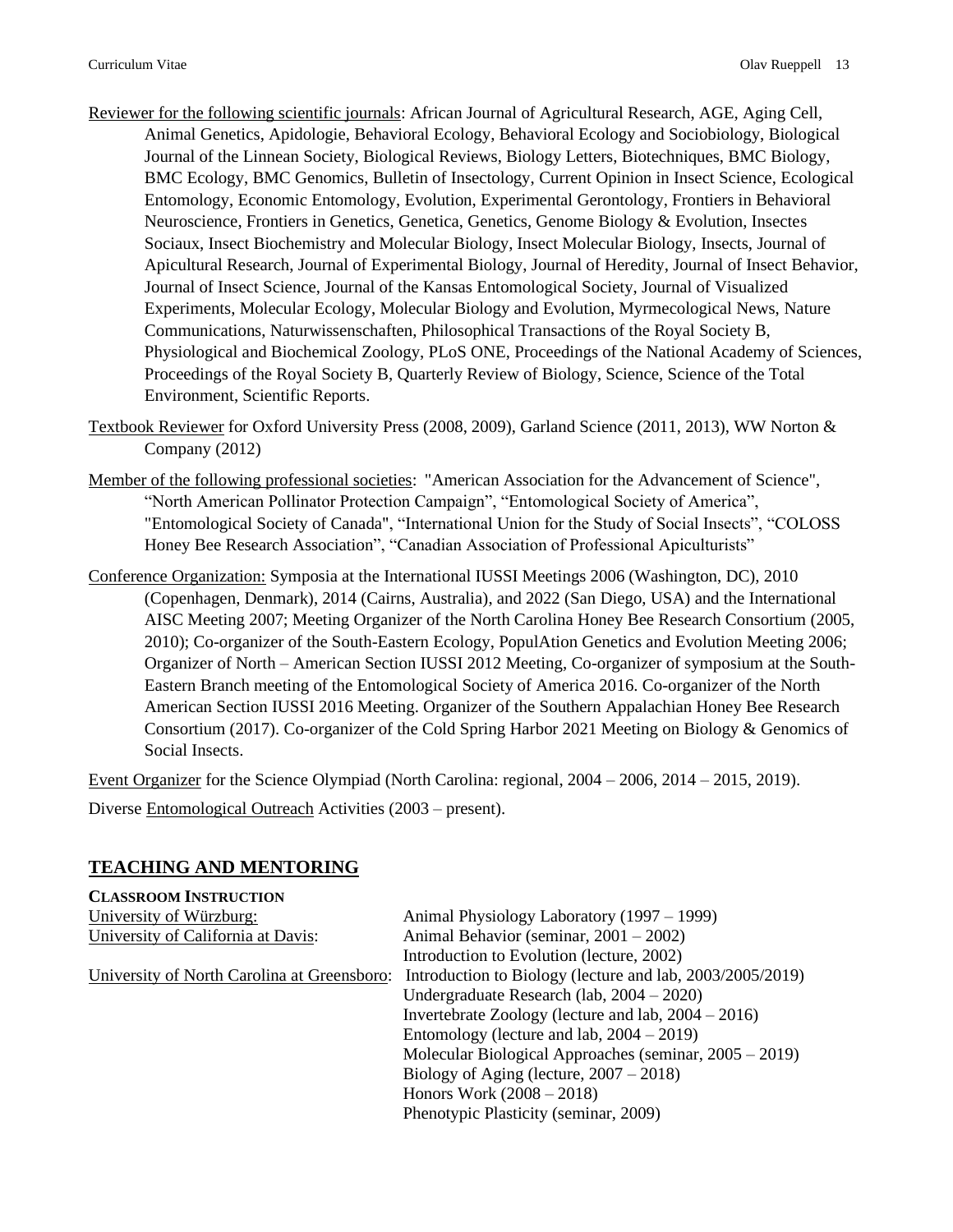| Environmental Health Science I (guest lectures, 2011-2019) |
|------------------------------------------------------------|
| Introduction to Graduate Studies (seminar, 2013-2016)      |
| Animal Behavior (lecture, $2017 - 2020$ )                  |
| Seminar in Environmental Health Science (2017)             |
| Mechanisms of Evolution (2022)                             |
| Graduate Seminar in Advanced Ecology (2022)                |

# **POSTDOCS MENTORED**

University of Alberta:

Mike Simone-Finstroem: "Honey bee stress and aging" (2011 – 2012)

Humberto Freire Boncristiani: "Functional genomics of IAPV infection in honey bees" (2011 – 2013)

Ming Huang: "Genetics of oxidative stress resistance in honey bees" (2012 – 2014)

Hongmei Li-Byarlay: "Genomic studies of oxidative stress resistance in honey bees" (2014 – 2017)

Bertrand Fouks: "Genomic studies of recombination and aging in honey bees" (2014 – 2015)

Kaira Wagoner: "Chemical ecology of hygienic behavior in honey bees" (2016 – 2021)

Esmaeil Amiri: "Viruses, stress responses and hormesis in honey bees" (2016 – 2021)

Alexander Walton: "Behavior and energetics of honey bee life history evolution (2022 – 2024)

#### **GRADUATE STUDENTS MENTORED**

Martina Beck: "Queen-size dimorphism in the Australian ant *Cyrtomyrma* sp." (MSc: 1998 – 2000) Kristen Ward: "A Study of Cellular Proliferation and Apoptosis in Short- and Long-lived Honey Bees, *Apis mellifera*." (MSc: 2004 – 2006)

Emily Meznar: "Genomic Synteny and Comparison of Recombination between *A. mellifera* (the European Honey Bee) and *A. florea (*the Red Dwarf Honey Bee)." (MSc: 2007 – 2009)

Allie Graham: "The Genetic Architecture of Reproductive Differences in Workers of Africanized and European Honey Bees, *Apis mellifera*." (MSc: 2007 – 2009)

Laura Willard: "Development and Analysis of Primary Cultures from the Midgut of the Honey Bee, *Apis mellifera*." (MSc: 2008 – 2012)

Cordelia Sackey-Mensah: "The Effect of Xenobiotics on the Honeybee Adult Intestinal Stem Cell Proliferation." (MSc: 2009 – 2012)

Ryan Kuster: "Expression Levels of Immune-genes in Developing Workers of *Apis mellifera* in Response to Reproductive Timing and Infestation Level by the Parasitic Mite *Varroa destructor*."  $(MSc: 2010 - 2012)$ 

Kaira Wagoner: "An Investigation of the Relationships Between Common Stressors, Brood-Signaling, Hygienic Behavior, and Selective Breeding in the Honey Bee (*Apis mellifera*)" (PhD: 2011 – 2015), UNCG Outstanding Dissertation Award & LaFage Award.

Kurt Langberg: "Testing the Effects of Oxidative Stress on Genomic Recombination in the Honey Bee, *Apis mellifera*." (MSc: 2012 – 2014)

Katelyn Miller: "Construction and Fine-Scale Analysis of a High-Density, Genome-Wide Linkage Map to Examine Meiotic Recombination in the Honey Bee, *Apis mellifera*." (MSc: 2012 – 2014)

Carlos Vega-Mendelez: "Effects of early developmental stress in *Apis mellifera*" (PhD: 2013 – 2019)

Wendy Zuluaga Smith: "Israeli Acute Paralysis Virus in *Apis mellifera* queens: Impact on colony role, transmission routes, and immune priming" (MSc: 2014 – 2016).

Taylor Reams: "Examining the Factors Influencing *Varroa destructor* Host Selection of *Apis mellifera* Larvae" (MSc: 2016 – 2018)

Anissa Kennedy: "Increased Stress Resistance in Socially Manipulated Honey Bee (*Apis mellifera*) Workers" (MSc: 2016 – 2018)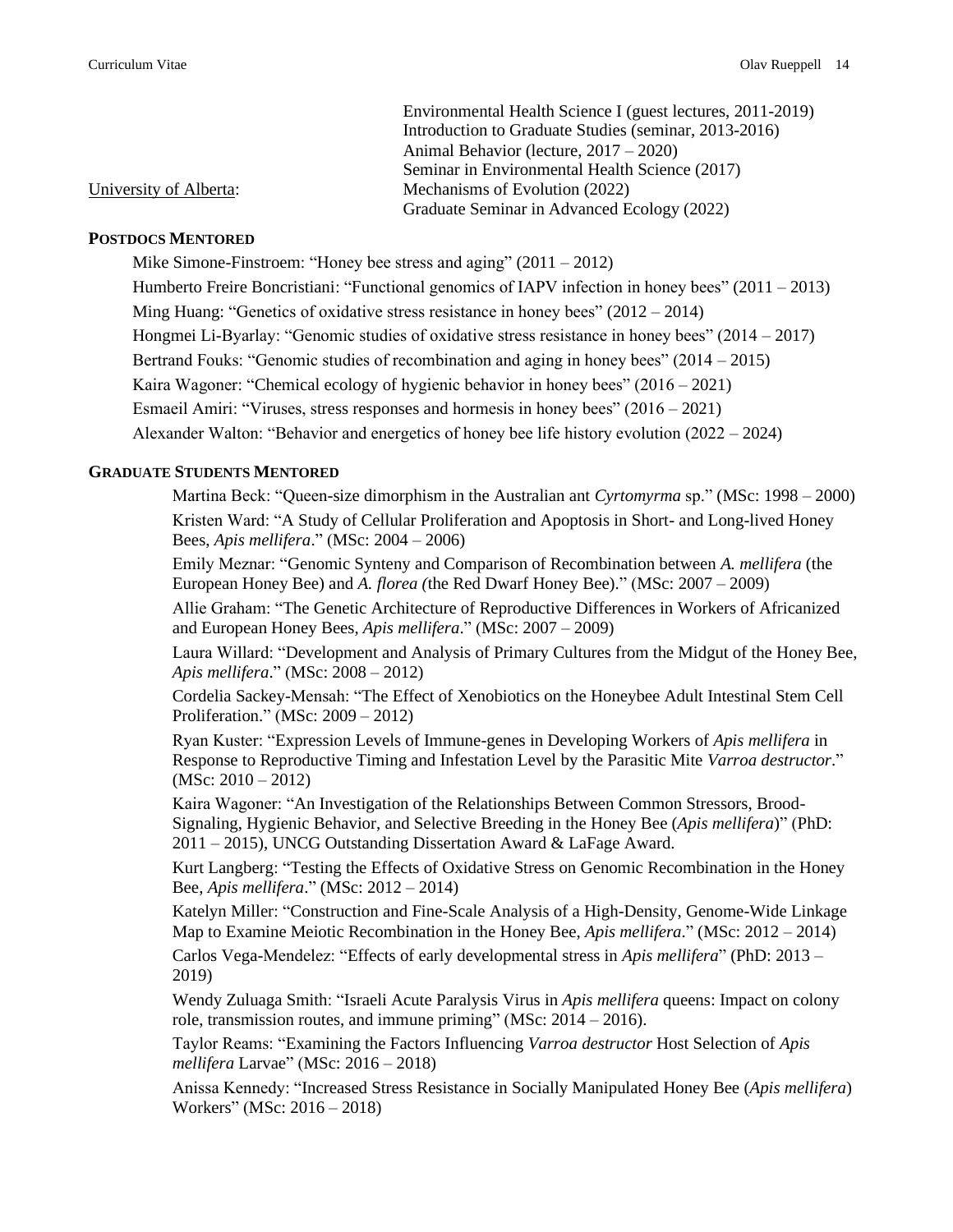Prashant Waiker: "Recombination rate and genome evolution in social insects" (PhD: 2017 – 2022) Phoebe Snyder: "The effect of group size on hygienic performance in honey bees" (MSc: 2018 – 2020)

Jacob Herman: "Body size evolution, local adaption, and stress resistance in *Apis*" (PhD: 2018 – current)

Robert XinZhi Lu: "Testing efficacy and safety of a novel Varroacide" (MSc: 2021 – current) Tracey Smith: TBD (PhD: 2022 – current)

### **UNDERGRADUATE HONOURS THESES**

- 1. Jennifer Coleman: "Intestinal Stem Cell Replication in Reproductive Workers" (2006-2008)
- 2. Megan Wallrichs: "Behavioral QTL Effects on Ovary Size Support the Reproductive Groundplan Hypothesis" (2006-2008)
- 3. Michael Munday: "Ovary Size Variation in Russian Honey Bees" (2007-2009)
- 4. Dominick DeFelice: "Geographic Variation in Mating Number of *Apis cerana*" (2011-2012)
- 5. Babak Yousefi: "Longevity and Aging Responses to Juvenile Stress Treatments in *Apis mellifera*" (2014-2016)
- 6. Tinaye Mutetwa: "Studies of the Recombination Machinery to Explain the Exceptional Recombination Rate in Honey Bees" (2016-2017)
- 7. Saman Baral: "Examining the relationship between Israeli acute paralysis virus susceptibility and vitellogenin from various genotypes of *Apis mellifera*" (2017-2018)
- 8. Asia Brannon: "The Dynamics of Immune Responses to Viruses in Honey Bees, *Apis mellifera*" (2019- 2020)

#### **UNDERGRADUATE STUDENTS MENTORED**

1.Rex Kirkman (2003 – 2004), 2.Oumar Seck (2003 – 2005), 3.Robyn Douglas (2004), 4.Caroline Mulcrone (2005), 5.Preston Gardner (2005 – 2006), 6.Kari Fine (2005 – 2006, Excellence Award), 7.Akuabata Kerns (2005 – 2006), 8.Anny Pena (2005 – 2006), 9.Dominique Buehler (2005 – 2006), 10.Lauren Groves (2006 – 2007), 11.Jennifer Coleman (2006 – 2008), 12.Megan Wallrichs (2006 – 2008), 13.Michael Munday (2006 – 2009), 14.Robert Gove (2007), 15.Nels Johnson (2007), 16.Megan Leagon (2007), 17.Matthew Whilhelm (2007), 18.Miranda Hayworth (2007 – 2008, Excellence Award), 19.Javier Luzon (2007 – 2008), 20.Kaitlin Clinnin (2007 – 2008), 21.Nathan Ross (2008), 22.Ashley Hayes (2008 – 2009), 23.Stephen Brown (2009), 24.Ellen Lonon (2009), 25.Ryan Kuster (2009), 26.Dawit Adnew (2009), 27.Nicholas Arvanitis (2009), 28.Michelle McQuage (2009), 29.Danielle Lucas (2009 – 2010), 30.Luke Dixon (2009 – 2012, Excellence Award), 31.Stephen Meier (2010), 32.Candice Harrison (2011), 33.Tara McCray (2011), 34.Dominick DeFelice (2011 – 2014, Excellence Award), 35.Bobbee Vannasane (2011 – 2013), 36.Kayla Jackson (2012), 37.Caitlin Ross (2012 – 2014, Excellence Award), 38.Francisco Belinchon (2012 – 2013), 39.Matthew Phillips (2012 – 2015), 40.Tiffany Fowler (2012 – 2016), 41.Babak Yousefi (2013 – 2016), 42.Daniel Smith (2013 – 2015), 43.Juan Collazo (2013 – 2015), 44.Eli Thompson (2014), 45.Jasmine Everett (2014), 46.Basema Khan (2014), 47.Quinton Irby (2014 – 2015), 48.Ashley LaVere (2014), 49.Samantha McPherson (2015), 50.Greg Seddon (2015 – 2016), 51.Anissa Kennedy (2015), 52.Rachel Shomaker (2015), 53.Tinaye Mutetwa (2015 – 2017, White Research Award), 54.Chelsea MaLyn Lawhorn (2015), 55.Sara Rubio-Correa (2015 – 2017, White Research Award), 56.Heeral Lakhani (2015 – 2016), 57.Katherine Santiago Garcia (2016), 58.Sherry Browne (2016), 59.Talia Heckman (2016), 60.Karen Funderburk (2016 – 2017), 61.Timothy Delory (2016), 62.Mustafa Noori (2017 – 2018), 63.Franco Abad (2017), 64.Antron Spooner (2017), 65.Taylor Pritchard (2017 – 2018), 66.Mark Rothermund (2017), 67.Samyra Blackeney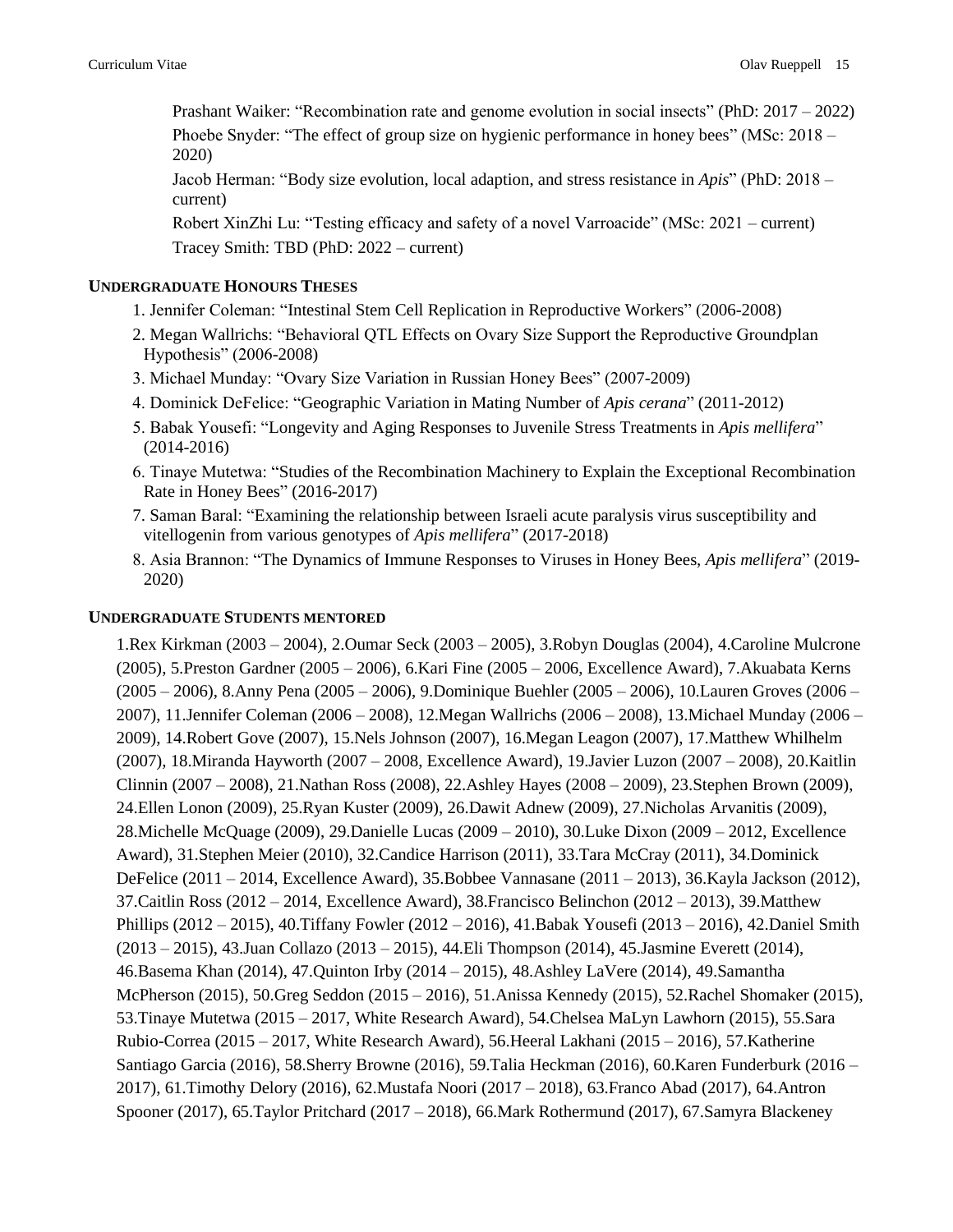(2017), 68.Christopher Reid (2017), 69.Saman Baral (2017 – 2018), 70.Kevin Le (2017 – 2018), 71.Erin Estes (2017), 72.Max McCall (2017 – 2018), 73.Chloe Simmons (2017 – 2018), 74.Foray Keita (2017 – 2018), 75.Kali Cox (2018 – 2019), 76.Tatiana Molina-Marciales (2018 – 2019), 77.Zea Robinson (2018), 78.Katherine Barrs (2018), 79.Mohamad Omar Ani (2018), 80.Kimberlyn Eversman (2018), 81.Asia Brannon (2018 – 2020, Excellence Award), 82.Eliza Glass (2018). 83.Sarah Krug (2018 – 2019), 84.Cristian Hernandez (2019 – 2020), 85.Shaun Pitts (2019 – 2020), 86.Emily Jordon (2019), 87 Anh Pham (2019 – 2020), 88. Bethany Carswell (2019 – 2021), 89. Matthew Hill (2019), 90. Maya Brody (2019), 91. Spencer Moore (2019), 92. Jenifer Cardenas-Conde (2019 – 2020), 93. Ashley Williams (2020), 94. Jackson Keever (2020), 95. Sandrena Trowers (2020), 96. Jaymie Martin (2021), 97. Kayla De Jong (2021 – current), 98. Tianna Tanasichuk (2021 – current), 99. Cleo Randall (2021 – current). 100. Akanksha Yeola (2021 – 2022). 101. Bogdan Cojocaru-Marian (2022 – current), Hunter Haeberle (2022 – current), Luke Nelson (2022 – current), Dawit Shibiru (2022 – current).

### **HIGH SCHOOL STUDENTS MENTORED**

Patrick Nolan (2008), Fabian Gadau (2008), LeeAnn Chen (2010), Jennifer von Ende (2012), Yoav Yaacobi (2012), Zoe Schorr (2012), Sarah Schneid (2013), Nechama O'Brien (2013), Jemma Marcus-Shi (2014), Sarah Ribbs (2015), Sarah Meadows (2018), Isabella Romaine (2018); Sheila Mendelbaum (2019).

### **GRADUATE THESIS COMMITTEES / EXTERNAL EVALUATION:**

- Angela Detweiler (MSc, "The Effects of Urbanization on the Food Web of the Mid-Order Stream in Rio de Janeiro, Brazil", UNCG, 2004 – 2005)
- Amanda Killon-Atwood (MSc, "Evolution of Mating Isolation between Populations of *Drosophila ananassae*." UNCG, 2004 – 2005)
- Jackie Metheny (MSc, "A Genetic Analysis of the Fission-Fusion Roosting Behavior of Tree-Roosting Maternity Colonies of Big Brown Bats (*Eptesicus fuscus*)" UNCG, 2006 – 2007)
- Austin Craven (MSc, "The Impact of Endoparasitic Wolbachia on the Evolution of Reproductive Barriers During Speciation in *Drosophila ananassae* from Southeast Asia and the South Pacific" UNCG, 2010 – 2013)
- Matthew Marshall (PhD, The Genetics of Thermal Plasticity in *Plantago lanceolata*" UNCG, 2011 2017)
- Bishwa Giri (PhD, "Analysis of Environmental and Genetic Basis of Life History Variation in the Evolutionary Model *Arabidopsis lyrata*" UNCG, 2012 – present),
- Ashton Trawinski (PhD, "Characterizing Ecdysteroid Titer Profiles and the Functional Role of Ecdysteroids in Adult Worker Honey Bees (*Apis mellifera*)" Wake Forest University, 2012 – 2016)
- Eckart Stolle (PhD, "Microsatellites Powerful Tools for Genome Mapping and Genome Evolution a Case Study on the Insect *Bombus terrestris* and Other Social Hymenoptera", Universität Halle-Wittenberg, 2013)
- Marcelo Schwarz-Giribaldi (PhD, "Landscape Eco-Epidemiology of the La Crosse Encephalitis Virus (CACV): The Role of Anthropogenic Land Use Change and Socio-Behavioral Risk Factors" UNCG, 2013 – 2021)
- Kim Yeoman (MSc, Effect of Dragonfly Nymph Presence and Consepecific Larvae Density on Oviposition Response of the Invasive Asian Tiger Mosquito (*Aedes albopictus*)" UNCG, 2013 – 2015),
- Daniel Greene (MSc, "The Establishment of a Behavioral Bioassay to Study *Lutzomyia verrucarum* Male Sex Pheromones Using *Lutzomyia longipalpis* as A Model Species."UNCG, 2015 – 2016)
- Rojin Chitraker (MSc, Studies of Environmental Pollutant Acrolein-Induced Endothelial Dysfunction: The Role of Glutathione and NF-kappaB" UNCG, 2014 – 2015)
- Kurt Langberg (MSc, "Toxicological Analysis of the Neonicotinoid Insecticide Imidacloprid to Honey Bees, *Apis mellifera*, of Different Colonies" Virginia Tech, 2014 – 2016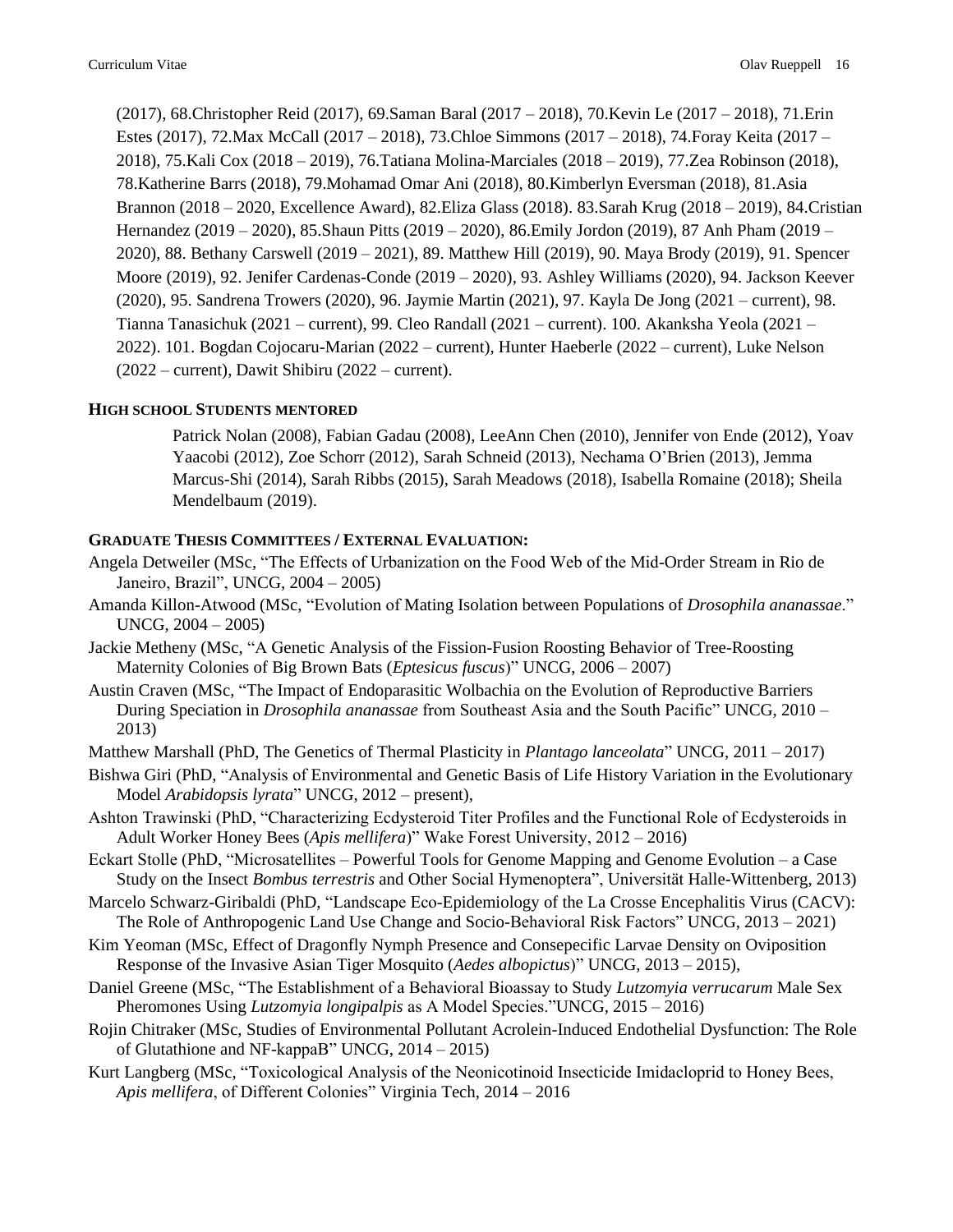- Elizabeth du Rand (PhD, "Molecular Mechanisms Underlying Xenobiotic Tolerance in the Honey Bee, *Apis mellifera scutellata*", University of Pretoria, 2014 – 2015)
- Yarira Ortiz-Alvarado (PhD, "Honey Bee Gut Microbiota and its Effect on Physiology and Behavioral Development", University of Puerto Rico, 2014 – 2018)
- Nathalie Nida-Moske (PhD, "Epigenetics of *Cardiocondyla* alternative developmental trajectories", Universität Regensburg, Germany, 2015 – 2017)
- Robert Brown (MSc, "Impacts of *Corbicula fluminea* on Methane Cycle Processes in Stream Sediments" UNCG, 2016 – 2018)
- Jimmie Teague (MSc, "Does Lyme Disease Spread from Virginia into North Carolina: Surveillance of Ticks and *Borrelia burgdorferi* infection patterns", UNCG, 2016 – 2018)
- Michael Leshowitz (MA, "Development of Honesty in Repeated Signaling Games", UNCG, 2017)
- Danielle Kowcich (MSc, "Oviposition Site-Selection of *Phlebotomus papatasi*: The Effects Conspecific Stages", UNCG, 2017 – 2018)
- James Withrow (PhD, "Induced Polygyny in Honey Bees", NCSU, 2017 2019)
- Romain Dahan (PhD, "Queen Polymorphism, Reproductive Cheating, and the Evolution of Social Parasitism", Arizona State University, 2017 – 2021)
- Brian Springall (MSc, "The in-flight Social Calls of Insectivorous Bats; Species Specific Behaviors and Context of Call Production" UNCG, 2018 – 2019)
- Matthew Miller (PhD, "Measuring the Impact of Homologous Recombination and Adaptation on Prokaryote Evolution", UNCG, 2018 – 2019)
- Timothy DeLory (PhD, "Recombination in Social Insects", Utah State University, 2019 present)
- Cortney MacInnis (PhD, "Evaluating the impact of emerging parasites on European honey bee health", University of Alberta, 2020 – present)
- Maggie McDonald (PhD, "Assessing ground beetle (Coleoptera: Carabidae) biodiversity and trophic interactions in pulse agroecosystems in Alberta", University of Alberta (2021)
- Grant Doehring (PhD, "Synchronized activity rhythms and collective motion in ant colonies", McMaster University (2021)

### **INVITED SEMINARS, WORKSHOPS AND OUTREACH TALKS (last 5 years)**

- **2022 RUEPPELL O.** The importance of social defences in the superorganism. Ecology and Evolution Seminar, University of Alberta.
- **2022 RUEPPELL O.** The central role of the ovary for honey bee health and biology. Departmental Seminar, Montana State University.
- **2022 RUEPPELL O.** Keeping hives alive: Behavioural defence of honey bees against disease, Science Talks, Faculty of Science, University of Alberta, Edmonton AB.
- **2022 RUEPPELL O.** Honey bees get sick from viruses, too. Integrated Pest Management Workshop of the Alberta Beekeepers Commission, Edmonton, AB.
- **2021 RUEPPELL O.** Social behavioral defenses against Varroa. 2021 ABC Annual Conference & Trade Show. Edmonton, AB.
- **2021 RUEPPELL O.**, WAGONER K. Varroa-specific hygienic behaviour. COLOSS Varroa Task Force Meeting. online.
- **2021 RUEPPELL O.** Social stress protection: Can it explain aging patterns of social insects? Gutenberg Symposium, Mainz, Germany.
- **2021 RUEPPELL, O.** Does royalty protect against virus infection? COLOSS Virus Task Force Meeting, online.
- **2021 RUEPPELL, O.** Honey bee viruses (and queens). Integrated Pest Management Workshop of the Alberta Bekeepers Commission, online.
- **2020 RUEPPELL, O.** The honey bee ovary. Chair's Lecture Series, University of Alberta, AB.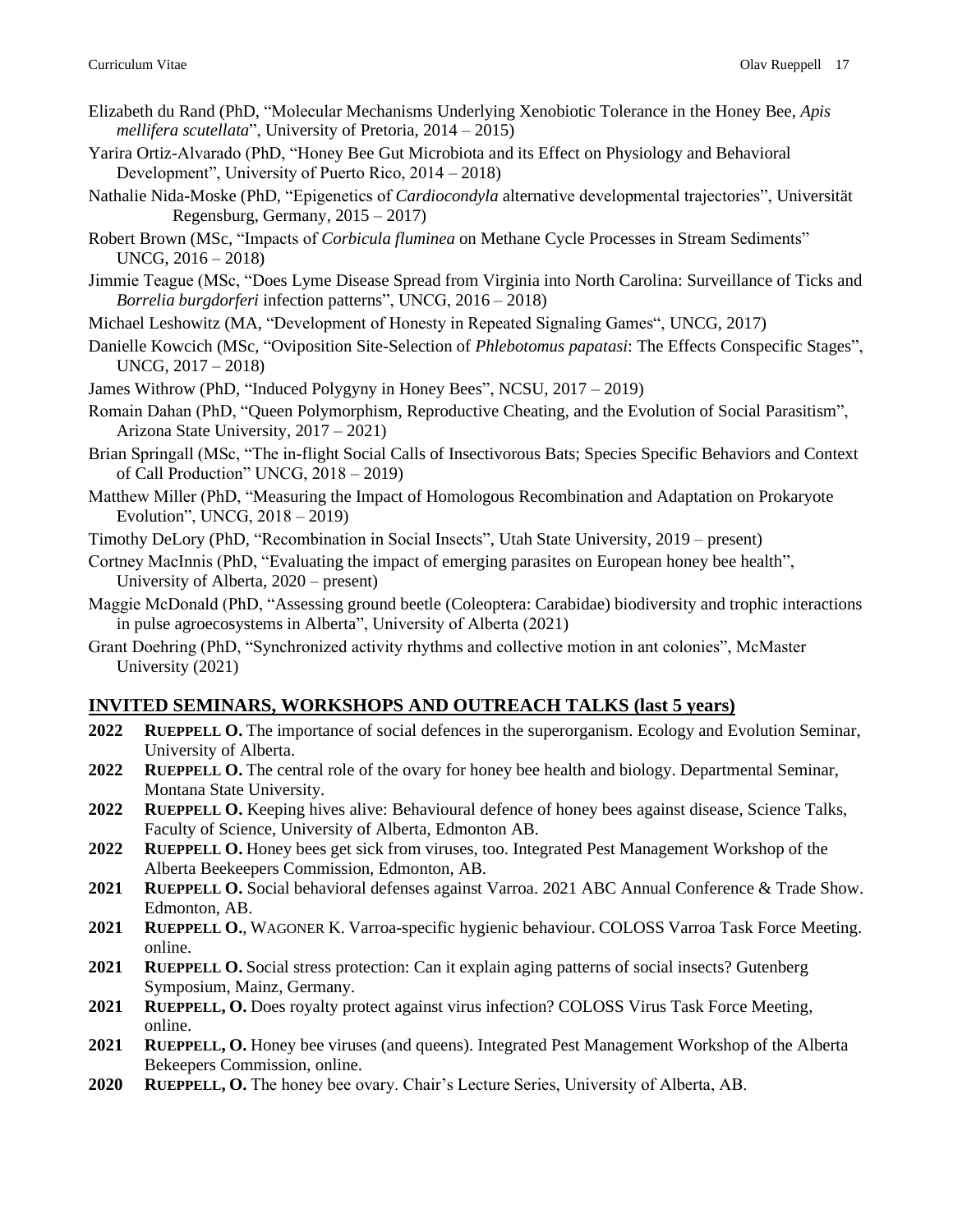- **2020 RUEPPELL, O.** The honey bee ovary the obscure and the obvious… Departmental Seminar, York University, Toronto, ON.
- **2020 RUEPPELL, O.** Understanding stress responses to improve the health of honey bees. Departmental Seminar, North Carolina State University, NC.
- **2020 RUEPPELL, O.** Multi-trait selection: Problems and priorities, Breeder's Day Meeting of the Alberta Beekeepers Commission, Leduc, AB.
- **2020 RUEPPELL, O.** Studying the disease triangle: Varroa virus honey bee, Integrated Pest Management Workshop of the Alberta Bekeepers Commission, Leduc, AB.
- **2019 RUEPPELL, O.** Honey bee social immunity and stress resistance, Pennybyrn Community, Greensboro.
- **2019 RUEPPELL, O.** Integrative Studies of Honey Bee Biology and Health. University of Alberta, Edmonton, Canada.
- **2019 RUEPPELL, O.** Introduction to Honey Bee Biology, Introductory Beeschool, Guilford County Beekeepers Association, Greensboro, NC.
- **2018 RUEPPELL, O.,** The Varroa Virus Honey Bee Triangle. Pennsylvania State Univ., State College, PA.
- **2018 RUEPPELL, O.,** Honey bee health What we can do about viruses and mites. Rockingham County Beekeeper Association, Reidsville, NC.
- **2018 RUEPPELL, O.,** Understanding the Biological Drivers of Honey Bee Health Decline and Social Immunity. Agricultural Research Organization, Rishon LeZion, Israel.
- **2018 RUEPPELL, O.,** Transmission dynamics of honey bee viruses and the queen. Eastern Apicultural Society, Hampton, VA.
- **2018 RUEPPELL, O.,** Social Evolution and Health Research in the Honey Bee, *Apis mellifera*. Chinese Academy of Agricultural Sciences, Bejiing, China.
- **2018 RUEPPELL, O.,** BARAL S., KENNEDY A., Honey bee health research at UNCG with special emphasis on *Varroa*, viruses, and stress. Chatham County Beekeepers Association, Ashboro, NC.
- **2018 RUEPPELL, O.,** AMIRI E., The Mite-Virus-Honey Bee Triangle. Randolph County Beekeepers Association, Ashboro, NC.
- **2018 RUEPPELL, O.** Honey Bee Genomic and Health Approaches for Research of Selected Stocks. Deutsches Wissenschaftkolleg, Berlin, Germany.
- **2018 RUEPPELL, O.** Introduction to Honey Bee Biology, Introductory Beeschool, Guilford County Beekeepers Association, Greensboro, NC.
- **2017 RUEPPELL, O.,** AMIRI E., An Overview of UNCG's Honey Bee Research. Alexander County Beekeepers Association, Taylorsville, NC.
- **2017 RUEPPELL, O.,** KENNEDY A., AMIRI E., The Biology of the Honey Bee, Guilford County Beekeepers Association, Greensboro, NC.
- **2017 RUEPPELL, O.** Introduction to Honey Bee Biology, Introductory Beeschool, Guilford County Beekeepers Association, Greensboro, NC.

### **CONFERENCE PRESENTATIONS (last 5 years)**

- **2022** WAIKER P., ULUS Y, TSUI MTK, **RUEPPELL O**. Urbanization is associated with mercury accumulation in honey bees across the United States. 118<sup>th</sup> Annual Meeting of the North Carolina Academy of Sciences, Buies Creek, NC.
- **2022** DEJONG K., HERMAN J., **RUEPPELL O.** Cell size effects on queen oviposition preferences and behaviour" IPM Workshop of the Alberta Beekeepers Commission, Edmonton, AB.
- **2022** LU RX., BHATIA S.,SIMONE-FINSTROEM M, **RUEPPELL O.** QTL analysis of virus resistance in honeybees. IPM Workshop of the Alberta Beekeepers Commission, Edmonton, AB.
- **2022** HAN B., WEI Q., AMIRI E., HU H. MENG L., STRAND M.K., TARPY D.R.., XU S., **RUEPPELL O.** Smaller ovaries produce bigger eggs: Egg size alteration from colony population to gene action. American Bee Research Conference, online.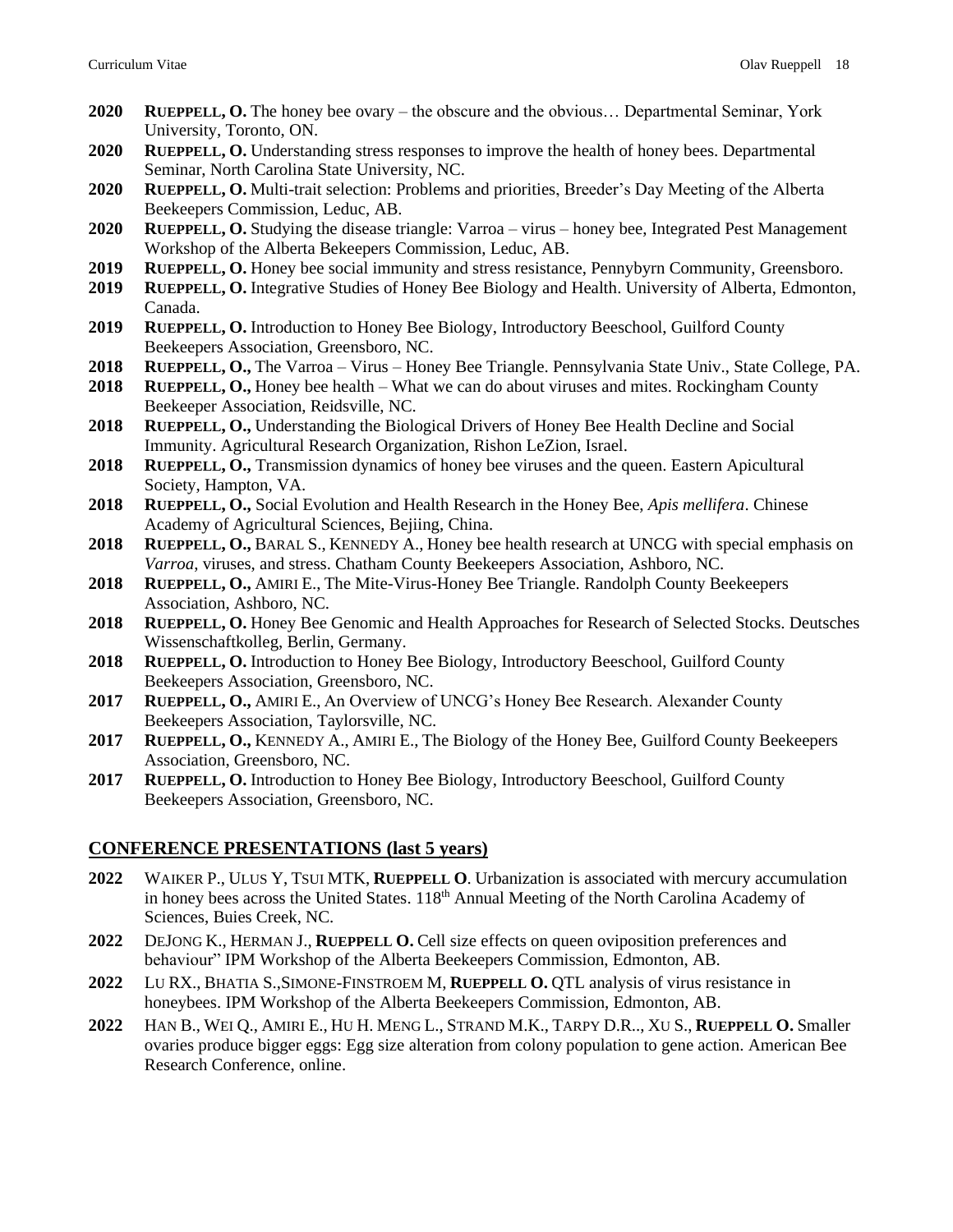- **2021** WAGONER K.M., SPIVAK M., MILLAR J., KELLER J., WAIKER P., SCHAL C., **RUEPPELL O.** Hygieneeliciting brood semiochemicals as a tool for assaying honey bee (Hymenoptera: Apidae) colony resistance to Varroa (Mesostigmata: Varroidae). Entomological Society of Canada, online.
- **2021 RUEPPELL O.**, AMIRI E. "Honey bee queen antiviral immune responses". 21st Conference of the North American Pollinator Protection Campaign. online.
- **2021** HAN B., AMIRI E., WEI Q., QI D., STRAND M.K., TARPY D.R., LI J., XU S., **RUEPPELL O.**, "Cooperatively breeding effects on egg size and queen ovary plasticity in honey bees". 2021 CSHL Meeting on Biology & Genomics of Social Insects, online.
- **2021** AMIRI E., HAN B., STRAND M.K., TARPY D.R., **RUEPPELL O.**, "The ontogeny of immune responses in honey bee virus infected queens". 2021 CSHL Meeting on Biology & Genomics of Social Insects, online.
- **2021** LI-BYARLAY H., BONCRISTIANI H.F., HOWELL G., HERMAN J., CLARK L., STRAND M.K., TARPY D.R., **RUEPPELL O.**, "Honey bee epigenomic and transcriptomic response to lethal viral infections with a temporal manner". 2021 CSHL Meeting on Biology & Genomics of Social Insects, online.
- **2021** WAGONER K., SPIVAK M., MILLAR J., SCHAL C., **RUEPPELL O.** Brood hygiene-eliciting signal as a tool for assaying honey bee colony pest and disease-resistance. *American Bee Research Conference*, online.
- **2021** HAN B, WEI Q, WU F, HU H, MA C, MENG L, ZHANG X, FENG M, FANG Y, LI J, **RUEPPELL** O. Tachykinin signaling modulates task-specific responsiveness of honey bee workers. *American Bee Research Conference*, online.
- **2021** AMIRI E, HAN B, STRAND MK, TARPY DR, **RUEPPELL O**. Immune response of different developmental stages of honey bee queens to Israeli acute bee paralysis virus infection. *American Bee Research Conference*, online.
- **2020** WAGONER K., SPIVAK M., MILLAR J., SCHAL C., **RUEPPELL O.** Brood hygiene-eliciting signal as a tool for determining honey bee colony pest and disease-resistance. *Annual Meeting of the Entomological Society of America*, online.
- **2020** WAIKER P., PINTO DE ABREU F.C., LUNA-LUCENA D., DE PAULA FREITAS F.C., SIMÕES Z.L.P., **RUEPPELL O**. Linkage mapping of stingless bees confirms high recombination in social hymenoptera. *Annual Meeting of the Entomological Society of America*, online.
- **2020** CARSWELL B., HERMAN JJ., **RUEPPELL O.**, Transcriptomic response of varying honey bee body sizes to oxidative stress: progress and planning. *16th Annual Student and Postdoc Symposium of the Southern Appalachian Honey Bee Research Consortium*, Boone, NC.
- **2020** SNYDER P., **RUEPPELL O.**, The impact of honey bee group size on hygienic behavior performance. *16th Annual Student and Postdoc Symposium of the Southern Appalachian Honey Bee Research Consortium*, Boone, NC.
- **2020** PITTS S., JORDON E., MILLAR JR., SPIVAK M., **RUEPPELL O.**, WAGONER KM., A novel tool for improved hygienic selection. *16th Annual Student and Postdoc Symposium of the Southern Appalachian Honey Bee Research Consortium*, Boone, NC.
- **2020** METZ BN., AMIRI E., **RUEPPELL O.**, TARPY DR., Physiological tradeoffs in honey bee males: interactions among immune expression, fertility, & body mass in old and young drones. *2020 American Bee Research Conference*, Schaumburg, IL.
- **2019** HILL M., BRODY M., MOORE S., PELEG O., **RUEPPELL O**., Quantification of Israeli Acute Paralysis Virus transmission via food-sharing and modeling of infectious networks in *Apis mellifera* (European honey bee). *Annual Biomedical Research Conference for Minority Students*, Anaheim, CA.
- **2019 RUEPPELL O.,** WAGONER K., SPIVAK M., MILLAR J., BELLO J., SCHAL C., Brood signals as the basis for an improved selection tool for hygienic honey bees. *46th Apimondia Meeting*, Montreal, Canada.
- **2019** BHATIA S., BARAL S., **RUEPPELL O.**, SIMONE-FINSTROM M., Genetic Variation in Honey Bee Virus Susceptibility. *46th Apimondia Meeting*, Montreal, Canada.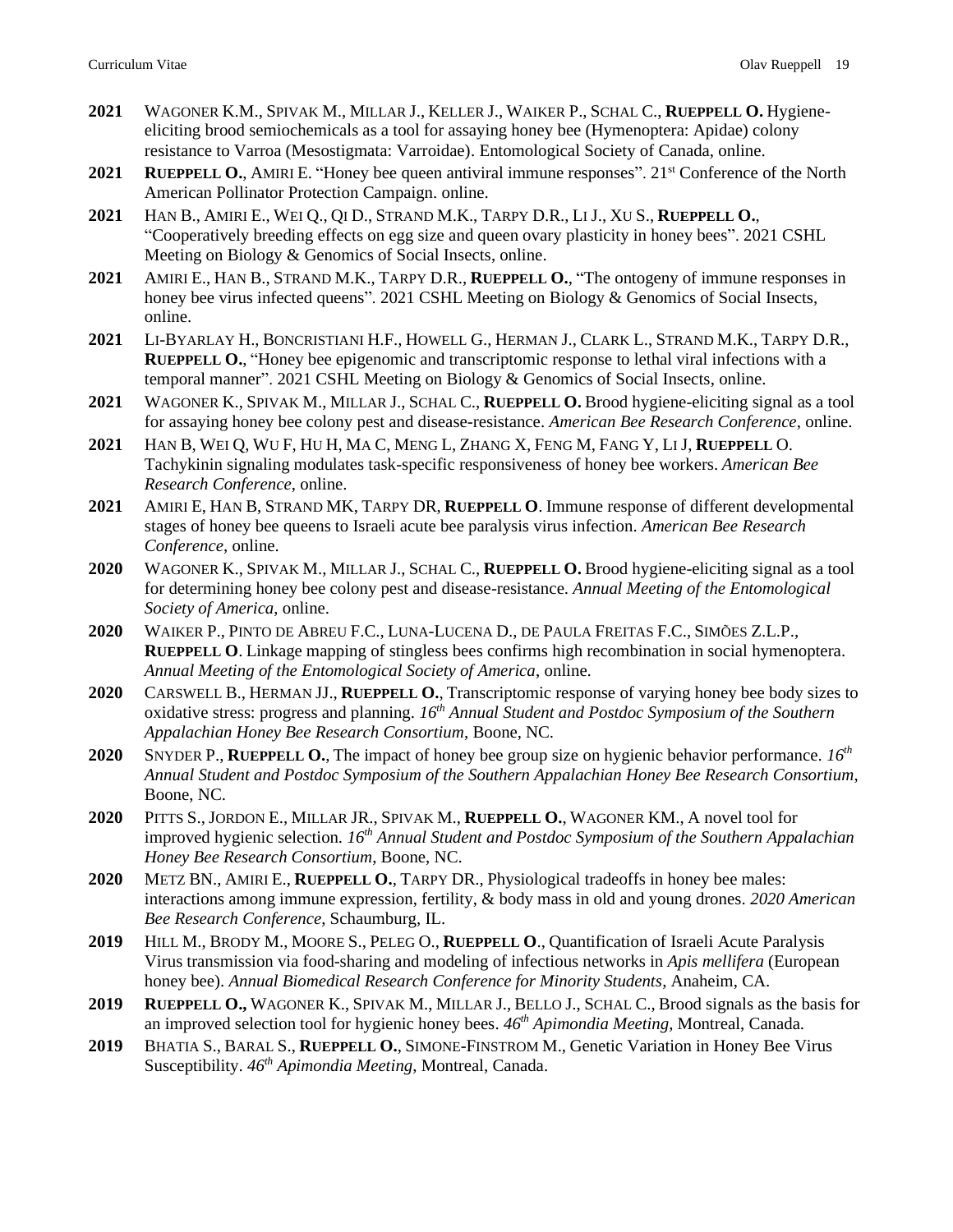- **2019** WAGONER K., SPIVAK M., PITTS S.,JORDON E., MILLAR J., BELLO J., SCHAL C., **RUEPPELL O.,** Brood chemicals as a new selection tool for hygienic behavior against Varroa? *COLOSS conference*, Montreal, Canada.
- **2019** BHATIA S., BARAL S., SIMONE-FINSTROM M., **RUEPPELL O.**, Genetic Variation in Israeli Acute Paralysis Virus Resistance in U.S. Honey Bees. *American Society for Virology Meeting*, Minneapolis MN.
- **2019** COX K. (FACULTY MENTOR: **RUEPPELL O.**) The impact of *Apis mellifera* body size on the number of ovarioles in the ovary. *13th Carolyn and Norwood Thomas Undergraduate Expo*, Greensboro, NC.
- **2019** KENNEDY A.C., HERMAN J., **RUEPPELL O.**, Queenless is more: Buffering of reproductive workers from stress. *Eastern Branch Entomological Society of America 90th Annual Meeting*, Blacksburg, VA.
- **2019** WAGONER K., SPIVAK M., MILLAR J., SCHAL C., **RUEPPELL O.**, Chemical communication and improved tools for hygienic selection in the honey bee, *Apis mellifera*. *Eastern Branch Entomological Society of America 90th Annual Meeting*, Blacksburg, VA.
- **2019** BHATIA S., BARAL S., SIMONE-FINSTROEM M., **RUEPPELL O.**, Genetic variability for honey bee virus susceptibility. *15th Annual Student and Postdoc Symposium of the Southern Appalachian Honeybee Research Consortium*, Charlotte, NC.
- **2019** HERMAN J., KENNEDY A.C., **RUEPPELL O.**, Queenless is more. 15th Annual Student and Postdoc Symposium of the Southern Appalachian Honeybee Research Consortium, Charlotte, NC.
- **2019** WAGONER K., BELLO J., MILLAR J., SPIVAK M., SCHAL C., **RUEPPELL O.** A novel assay for measuring honey bee hygiene, and predicting colony-level Varroa resistance. American Bee Research Conference. Tempe, AZ.
- **2019** WAIKER P., MOORE J., STRICKLAND A., GULIA R., AMIRI E., **RUEPPELL O**., MANDA P. Honey bee health assessment using computational intensive text mining of scientific literature. American Bee Research Conference. Tempe, AZ.
- **2019** AMIRI E., HERMAN J., STRAND M.K., TARPY D.R., **RUEPPELL O.** Vertical virus transmission: What is in the egg? American Bee Research Conference. Tempe, AZ.
- **2018** VEGA-MELENDEZ C. (FACULTY MENTOR: **RUEPPELL O.**) Evaluating the potential stage sensitive effects of heat exposure on *Apis mellifera* brood. Social Insects in the North East Regions Conference. Philadelphia, PA.
- **2018** WAIKER P. (FACULTY MENTOR: **RUEPPELL O.**) Revisiting evolution of eusociality: effect of recombination on eusocial insects. Social Insects in the North East Regions Conference. Philadelphia, PA.
- **2018** AMIRI E. (FACULTY MENTOR: **RUEPPELL O.**) Honey bee queen plasticity to control the egg size in different environmental conditions. Social Insects in the North East Regions Conference. Philadelphia, PA.
- **2018** BARRS K., EVERSMAN K., ANI M.O., **RUEPPELL O.**, "Hygienic Behavior and Subtask Specialization in *Apis mellifera* through Agent-Based Simulation in MATLAB." 7th Annual Kennesaw Mountain Undergraduate Mathematics Conference, Kennesaw, GA.
- **2018** EVERSMAN K., BARRS K., ANI M.O., ROWELL J., **RUEPPELL O.**, "Division of Labor in Hygienic Behavior of *Apis mellifera*: Experimental Investigation to Simulation." NIMBioS Undergraduate Research Conference at the Interface of Biology and Mathematics, Knoxville, TN.
- **2018** WAIKER P., VARGO E., MATSUURA K., LABADIE, P., **RUEPPELL O.**, "Using Statistics to solve biological problems: An example of termite recombination." International Conference on Advances in Interdisciplinary Statistics and Combinatorics. Greensboro, NC.
- **2018** ANI M.O., EVERSMAN K., BARRS K., ROWELL J., **RUEPPELL O.**, "Division of Labor Among Nurse Bees Increases Honey Bee Health: Experimental And Modeling Evidence." Council on Undergraduate Research's REU Symposium, Alexandria, VA.
- **2018** WAGONER K., SPIVAK M., MILLAR J., SCHAL C., **RUEPPELL O.**, "Chemical Communication and improved tools for hygienic selection in the honey bee, *Apis mellifera.*" Eurbee 2018, Ghent, Belgium.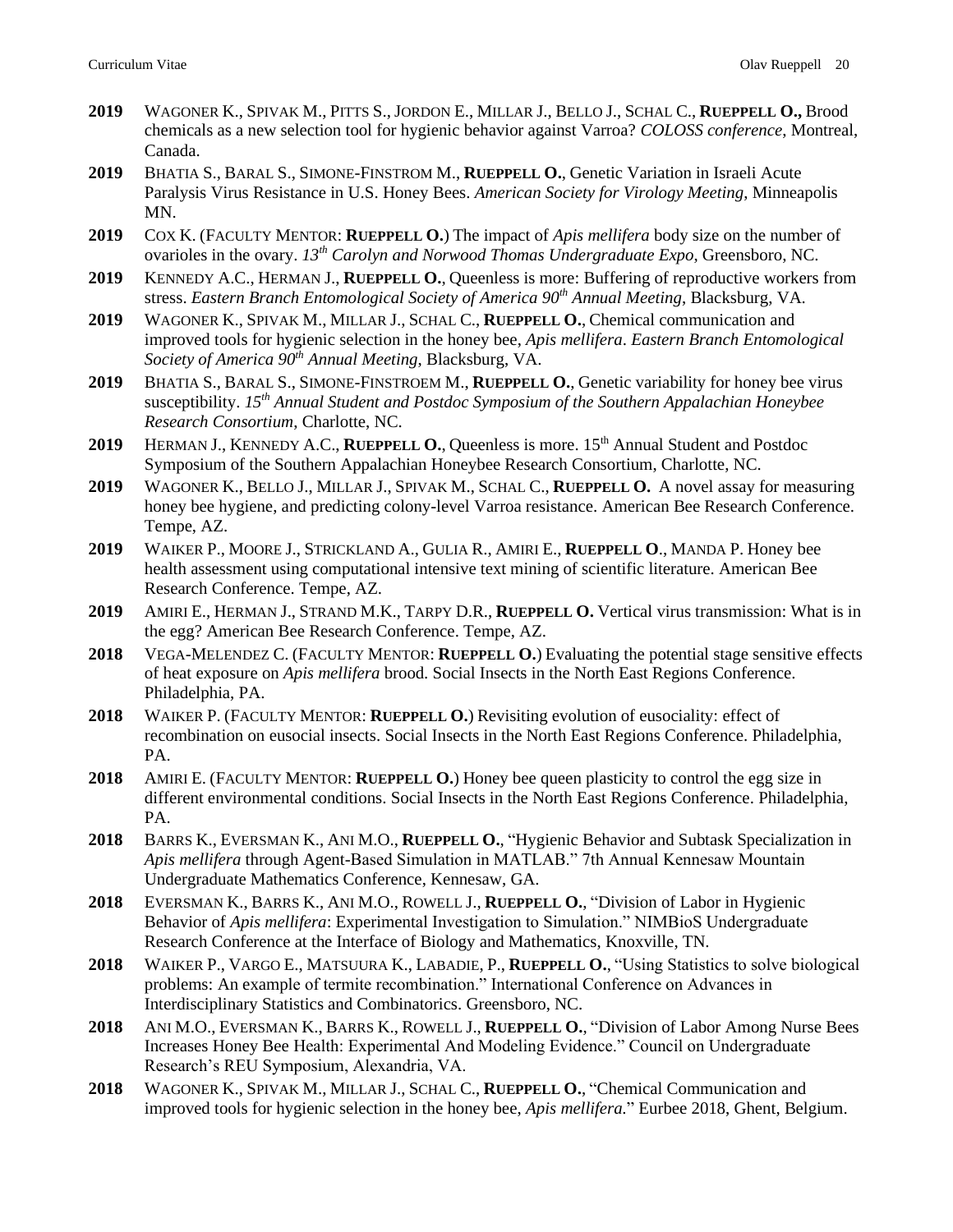- **2018** BHATIA S., BARAL S., WAGONER K., **RUEPPELL O.**, "Comparative Characterization of Virus Content and Resistance in Different Genetic Stocks of U.S. Honey Bees." Eurbee 2018, Ghent, Belgium.
- **2018** AMIRI E., **RUEPPELL O.**, "The honey bee egg an underappreciated life stage." XVIII International Congress of the International Union for the Study of Social Insects, Guaruja, Brazil.
- **2018** KENNEDY A.C., HERMAN J., **RUEPPELL O.**, "Improving stress resistance in honey bee (*Apis mellifera*) workers through social manipulation." XVIII International Congress of the International Union for the Study of Social Insects, Guaruja, Brazil.
- **2018** WAGONER K.M., **RUEPPELL O.**, "Chemical communication and improved tools for hygienic selection in the honey bee, *Apis mellifera*." XVIII International Congress of the International Union for the Study of Social Insects, Guaruja, Brazil.
- **2018** BHATIA S., BARAL, S., SIMONE-FINSTROEM M., **RUEPPELL O.**, "Genetic architecture of honey bee virus susceptibility." XVIII International Congress of the International Union for the Study of Social Insects, Guaruja, Brazil.
- **2018** WAIKER P., COX, K., VARGO E., MATSUURA K., LABADIE, P., **RUEPPELL O.**, "Estimation of genomic recombination rates of termites." XVIII International Congress of the International Union for the Study of Social Insects, Guaruja, Brazil.
- **2018** ANI M.O., BARRS K., EVERSMAN K., ROWELL J., **RUEPPELL O.**," Does Division of Labor Increase the Efficiency of Hygienic Behavior in *Apis mellifera*? UNCG REU Symposium, Greensboro, NC.
- **2018** REAMS T., ABAD F., BARAL S., **RUEPPELL O.**, "Hitching a ride with honey bees." UNCG Graduate Research Expo, Greensboro, NC.
- **2018** BHATIA S., BARAL S., **RUEPPELL O.**, "Comparison of IAPV susceptibility among colonies from different genetic stocks of U.S. honey bees." UNCG Graduate Research Expo, Greensboro, NC.
- **2018** WAIKER P., BARAL S., AMIRI E., KENNEDY A., BHATIA S., RUEPPELL A., TSURUDA J., **RUEPPELL O.**, "How do honeybees behave during a total solar eclipse?" UNCG Graduate Research Expo, Greensboro, NC.
- 2018 BARAL S., BHATIA S., **RUEPPELL O.**, "Virus resistance in honey bees." 12<sup>th</sup> Annual Undergraduate Research & Creativity Expo at UNCG, Greensboro, NC. **Best STEM Poster Award**.
- **2018** LE, K., AMIRI E., VEGA-MELENDEZ C., **RUEPPELL O.**, "Gauging honey bee queen quality using egg size." 12th Annual Undergraduate Research & Creativity Expo at UNCG, Greensboro, NC.
- **2018** PRITCHARD T., BHATIA S., BARAL S. VEGA-MELENDEZ C., **RUEPPELL O.**, "Determination of Virus Resistance in Different Stocks of Honey Bees." 12<sup>th</sup> Annual Undergraduate Research & Creativity Expo at UNCG, Greensboro, NC.
- **2018** WAIKER P., BARAL S., AMIRI E., BHATIA S., KENNEDY A., RUEPPELL A., LE K., TSURUDA J., **RUEPPELL O., "How do honeybees behave during a total solar eclipse?" 14<sup>th</sup> Southern Appalachian** Honey Bee Research Consortium, Winston-Salem, NC.
- **2018** REAMS T., BARAL S., ABAD F., **RUEPPELL O.**, "The impact of visitation rate on *Varroa destructor* cell invasion." 14<sup>th</sup> Southern Appalachian Honey Bee Research Consortium, Winston-Salem, NC.
- **2018** BHATIA S., BARAL S. PRITCHARD T., VEGA-MELENDEZ C., **RUEPPELL O.**, "Comparative characterization of virus susceptibility and content in different stocks of US honey bees." 14<sup>th</sup> Southern Appalachian Honey Bee Research Consortium, Winston-Salem, NC.
- **2018** MCCALL M., AMIRI E., **RUEPPELL O.**, "Social Immunity and Transmission Routes of Deformed Wing Virus in honey bees." 14th Southern Appalachian Honey Bee Research Consortium, Winston-Salem, NC.
- **2018** KENNEDY A., **RUEPPELL O.**, "Is stress resistance improved in socially manipulated honey bee (*Apis mellifera*) workers?" 14<sup>th</sup> Southern Appalachian Honey Bee Research Consortium, Winston-Salem, NC.
- **2018** AMIRI E., VEGA-MELENDEZ C., LE K., STRAND M.K., TARPY D., **RUEPPELL O.**, "Gauging health of honey bee queens using egg size." 14<sup>th</sup> Southern Appalachian Honey Bee Research Consortium, Winston-Salem, NC.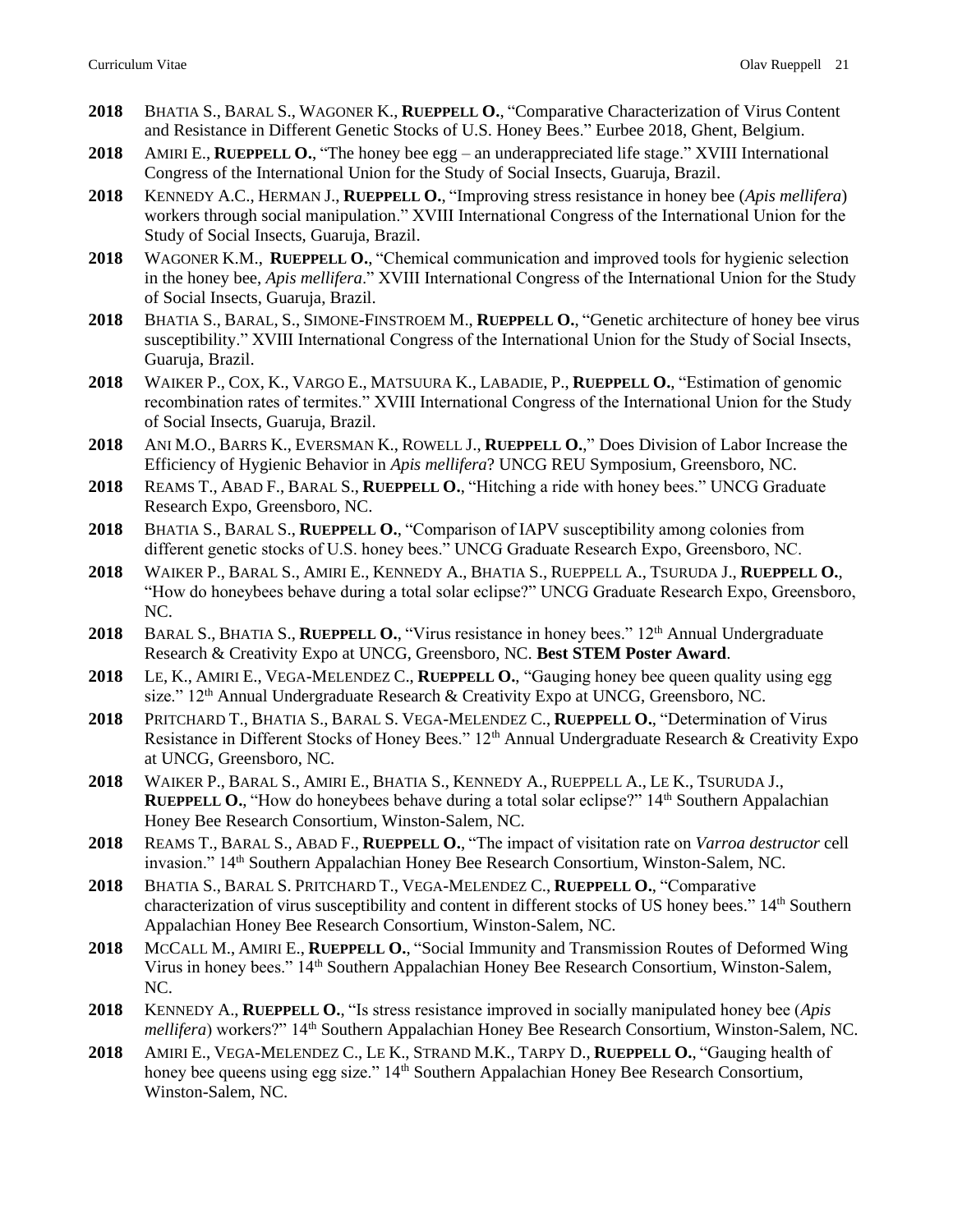- **2018** BHATIA S., BARAL S., **RUEPPELL O.**, "Comparative characterization of virus content and resistance in different breeds of US honey bees". American Bee Research Conference, Reno, NV.
- **2018** REAMS T., **RUEPPELL O.**, "Examining the factors influencing *Varroa destructor* host selection of *Apis mellifera* larvae" American Bee Research Conference, Reno, NV.
- **2018** WAGONER K.M., **RUEPPELL O.**, "Chemical communication, hygienic behavior, and the development of improved selection tools for *Varroa* control in the honey bee *Apis mellifera*" American Bee Research Conference, Reno, NV.
- **2018** LI-BYARLAY H., BONCRISTIANI H.F., HOWELL G., STRAND M., TARPY D.R., **RUEPPELL O.**, "Insights from methylomic and transcriptomic analyses of lethal IAPV infection in honey bee pupae". American Bee Research Conference, Reno, NV.
- **2018** TSURUDA J., BARAL S., WAIKER P., AMIRI E., BHATIA S., KENNEDY A., LE K., RUEPPELL A., **RUEPPELL O.**, "Risky business (during the eclipse)". American Bee Research Conference, Reno, NV.
- **2018** AMIRI J., VEGA MELENDEZ C., LE K., STRAND M., TARPY D.R., **RUEPPELL O.**, "The egg as an indicator of the quality and stress of honey bee queens". American Bee Research Conference, Reno, NV.
- **2018** BHATIA S., BARAL S., PRITCHARD T., VEGA-MELENDEZ C., **RUEPPELL O.**, Comparison of virus content and IAPV susceptibility in different stocks of U.S. honey bees. American Beekeeping Federation Meeting, Reno, NV.
- **2017** WAGONER K.M., **RUEPPELL O.**, Chemical compounds that elicit hygienic behavior in the honey bee *Apis mellifera*. Entomology 2017, Denver, CO.
- **2017 RUEPPELL O.**, Predictive behavioral demography: Do individual honey bee workers follow distinct trajectories in life? Entomology 2017, Denver, CO.
- **2017** LI-BYARLAY H., **RUEPPELL O.**, STRAND M., TARPY D., Social caste determination in honey bees via genome editing. Entomology 2017, Denver, CO.
- **2017** BARAL S., WAIKER P., **RUEPPELL O.**, TSURUDA J., Behavior of Honey Bees During the 2017 Great American Solar Eclipse. State of North Carolina Undergraduate Research and Creativity Symposium, Buies Creek, NC.
- **2017** PRITCHARD T., BHATIA S., BARAL S., VEGA-MELENDEZ C., **RUEPPELL O**., Viral resistance of honey bees, *Apis mellifera*. State of North Carolina Undergraduate Research and Creativity Symposium, Buies Creek, NC.
- **2017** RUBIO-CORREA S., ESTES E., **RUEPPELL O**, Social Interactions of *Apis mellifera* and IAPV transmission. Regional Mathematics & Statistics Conference at UNCG, Greensboro, NC.
- **2017** OETTLER J., HEINZE J., **RUEPPELL O.**, KLEIN A., The influence of high recombination rate on genetic diversity in the invasive ant *Cardiocondyla obscurior*. 16th Congress of the European Society of Evolutionary Biology, Groningen, The Netherlands.
- **2017** NGUYEN H.N., **RUEPPELL O.**, ELSIK C.G., Chromosome level assembly of the *Apis dorsata* and *Apis florea* genome. 10<sup>th</sup> Arthropod Genomics Symposium, Notre Dame, IN.
- **2017** DELORY T., FUNDEBURK K., **RUEPPELL O.,** Exploration of genomic correlates to recombination rich regions. 100th Anniversary Mathematical Association of America Rocky Mountain Section Meeting, Pueblo, CO.
- **2017** LI-BYARLAY H., STRAND M.K., TARPY D.R., **RUEPPEL O.**, Social caste determination in honey bees. 25th Animal Behavior Conference, Bloomington, IN.
- **2017** FUNDERBURK K., DELORY T., **RUEPPELL O.**, Genomic recombination across six populations of *A. mellifera*. UNCG Undergraduate Research Expo, Greensboro, NC.
- **2017** WAGONER K., **RUEPPELL O.**, "Brood chemicals associated with common stressors and hygienic behavior." 13th Southern Appalachian Honeybee Research Consortium Symposium, Greensboro, NC.
- **2017** FUNDERBURK K., DELORY T., **RUEPPELL O.**, Genomic recombination across 6 populations of *A. mellifera*." 13th Southern Appalachian Honeybee Research Consortium Symposium, Greensboro, NC.